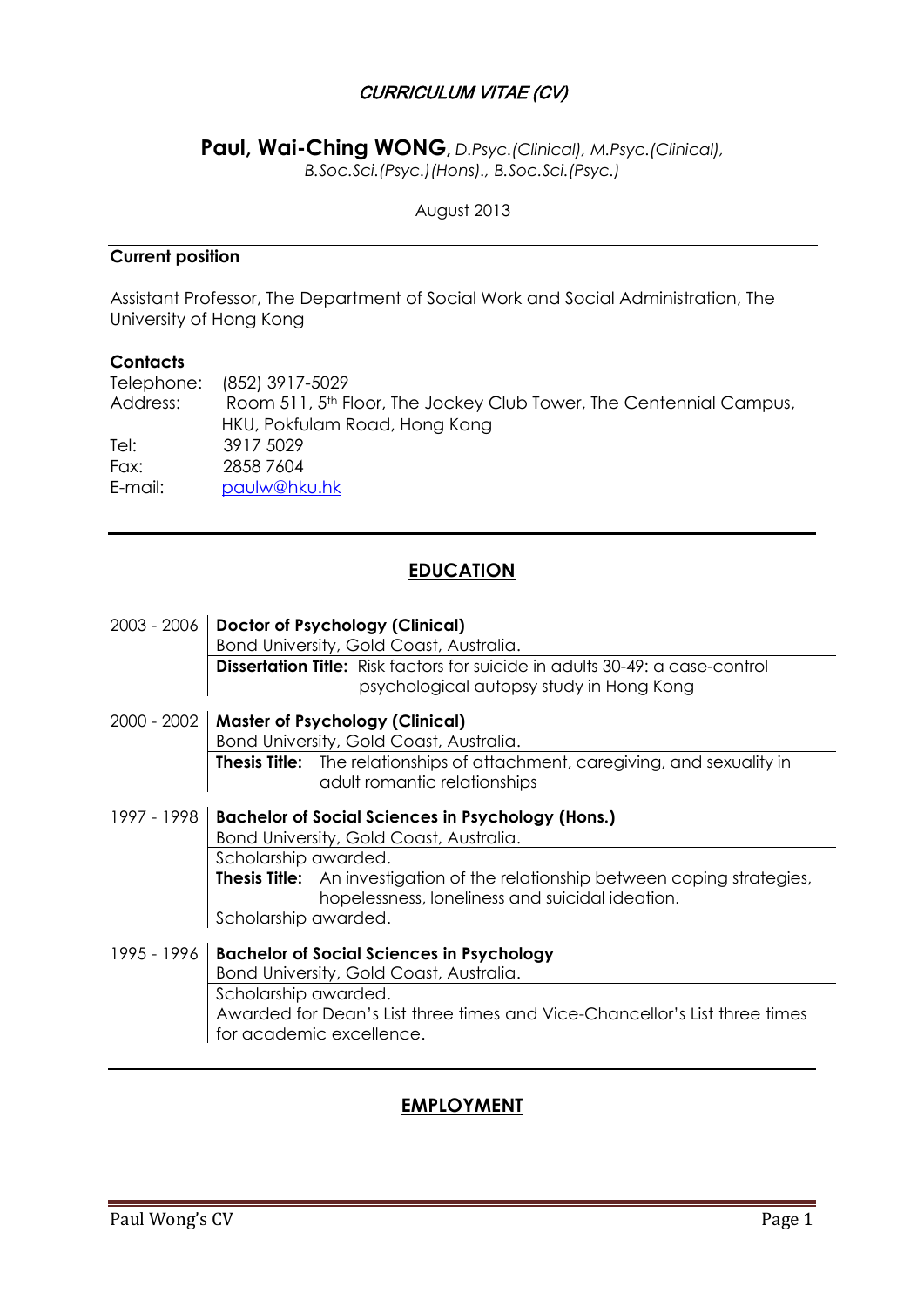| Sep 2010                         | <b>Assistant Professor (Tenure-tracked Full-time)</b>                                                                                                                     |
|----------------------------------|---------------------------------------------------------------------------------------------------------------------------------------------------------------------------|
| to                               | Department of Social Work and Social Administration,                                                                                                                      |
| Present                          | The University of Hong Kong, Hong Kong S.A.R.                                                                                                                             |
| Mar 2003<br>to<br>August<br>2010 | <b>Clinical Psychologist and Training Consultant (Full-time)</b><br>The HKJC Centre for Suicide Research and Prevention,<br>The University of Hong Kong, Hong Kong S.A.R. |
| Jan 2002                         | <b>Clinical Psychologist (Full-time Internship)</b>                                                                                                                       |
| to                               | Acute Psychoses Young Adult Ward                                                                                                                                          |
| Dec 2002                         | Gold Coast Hospital - Robina Campus, Gold Coast, Australia.                                                                                                               |
| Aug 2001                         | School Psychologist (Part-time Internship)                                                                                                                                |
| to                               | <b>Education Department</b>                                                                                                                                               |
| Nov 2001                         | Queensland Government, Queensland, Australia.                                                                                                                             |
| Jan 2001                         | <b>Clinical Psychologist (Part-time Internship)</b>                                                                                                                       |
| to                               | Palm Beach Currumbin Private Hospital,                                                                                                                                    |
| Dec 2001                         | Queensland, Australia.                                                                                                                                                    |
| May 2000                         | <b>Clinical Psychologist (Part-time Internship)</b>                                                                                                                       |
| to                               | Bond University Psychology Clinic,                                                                                                                                        |
| May 2001                         | Bond University, Queensland, Australia.                                                                                                                                   |

## **RESEARCH**

## **PUBLICATIONS**

## *Peer-reviewed Journal Articles*

 $\mathbf{I}$ 

- 1. **Wong, P.W.C.,** et al. Suicide by jumping from different sites in Hong Kong from 2002- 2009. (In press). Social psychiatry and social epidemiology (ISI Impact factor 2012 = 2.86)
- 2. Fu, K.W., Cheng, Q., **Wong, P.W.C.,** and Yip, P.S.F. (2013). Responses to a selfpresented suicide attempt in social media. Crisis. (ISI Impact Factor 2012 = 1.57)
- 3. Yousuf, S. and **Wong, P.W.C.** (In press). Attitudes towards suicide following an undergraduate suicide prevention module – Experience of medical students in Hong Kong. Hong Kong Medical Journal. (Impact Factor 2013 = 0.28)
- 4. Pompili, M., Innamorati, M., Di Vittorio, C., **Wong, P.W.C.**, Lester, D., Yip, P., Girardi, P. and Amore, M. (in press). Unemployment as a risk factor for completed suicide: a psychological autopsy study. Archives of Suicide Research (ISI Impact Factor 2012 = 2.22)
- 5. Chau, M., Li, T., Lai, Eliza, **Wong, P.W.C**., and Yip, P. (2013). Evaluation of the efficacy of a web-based social network electronic game in enhancing mental health literacy for young people. Journal of Medical Internet Research (ISI Impact factor 2011 = 4.7)
- 6. Cheung, Y.T.D. **Wong, P.W.C.**, Lee, A., Lam, T.H., Fan, Y.S.S., and Yip, P. S. F., (2013). Non-suicidal self-injury and suicidal behavior: prevalence, co-occurrence, and correlates of suicide among adolescents in Hong Kong. Social Psychiatry and Psychiatric Epidemiology (ISI Impact factor 2012 = 2.86)
- 7. **Wong, P.W.C.** et al. (2013). Accessing suicide-related information on the Internet: a retrospective observational study. Journal of Medical Internet Research (ISI Impact factor  $2011 = 4.7$ )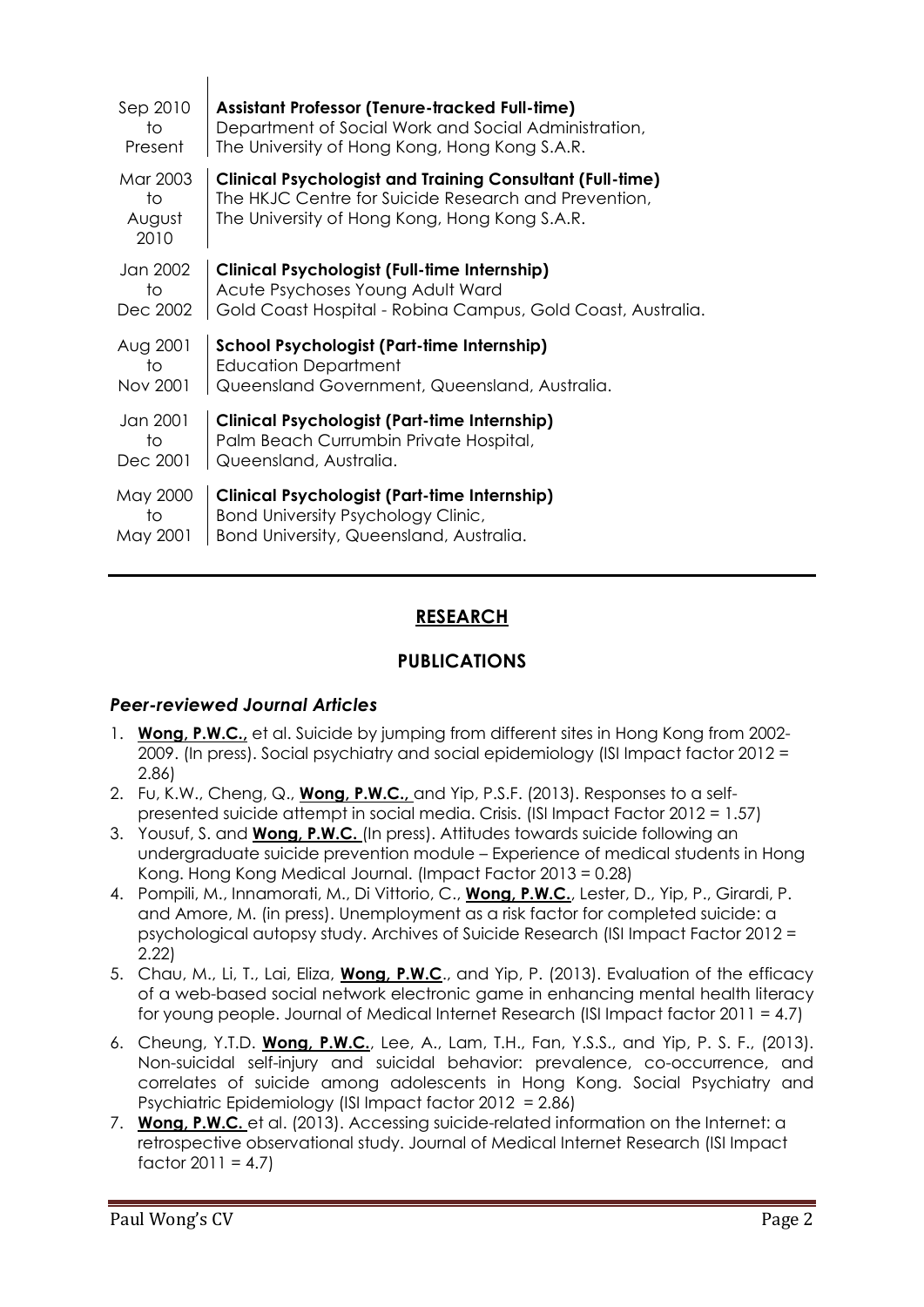- 8. **Wong, P.W.C.** et al. (2012). Effectiveness of a universal school-based programme for preventing depression in Chinese adolescents: A quasi-experimental pilot study. Journal of Affective Disorders, 142, 106-114. (ISI Impact factor 2011 = 4.008)
- 9. Li, T. M. H., Chau, M., **Wong, P. W. C.,** and Yip, P. S. F., (2012). "A Hybrid System for Online Detection of Emotional Distress. Pacific Asia Workshop on Intelligence and Security Informatics, Lecture Notes in Computer Science, Vol. 7299.
- 10. Law, Y.W., **Wong, P. W.C.**, and Yip, P.S.F. (2010). Suicide with psychiatric diagnosis and without utilizing psychiatric services. BMC Public Health, 10:431. (ISI Impact factor 2010  $= 2.22$
- 11. **Wong, P. W.C.**, Cheng, D.Y., Conwell, Y., Conner, K. R., & Yip, P. S (2010). Gambling and completed suicide (2010). Primary Care Companion of the Journal of Clinical Psychiatry, 12:  $e1-e7$ . (ISI Impact factor  $2008 = 5.06$ )
- 12. **Wong, P.W.C.,** Chan, W.S.C., Beh, P.S.L., Yau, F.W.C., Yip,. P.S.F., and Hawton, K (2010). Suicide and control informants' reactions to the psychological autopsy study. Crisis, 31, 238-246. (ISI Impact factor 2008 = 1.13)
- 13. Fu, K. W., **Wong, P.W.C.,** and Yip, P. S. (2010). What Do Internet Users Seek to Know about Depression from web searches? A descriptive study of 21 million web queries (2010). Journal of Clinical Psychiatry, 71(9), 1246-1247. (ISI Impact factor 2008 = 5.06)
- 14. Fu, K. W., Chan, W. S., and **Wong, P.W.C.** (2010). Internet addiction: prevalence, discriminant validity and correlates among adolescents in Hong Kong. British Journal of Psychiatry, 196, 486-492. (ISI Impact factor 2008 = 5.08)
- 15. Yip, P. S., Law, C. K., Fu, K. W., Law, Y. W., **Wong, P. W.,** & Xu, Y. (2010). Restricting the means of suicide by charcoal burning. British Journal of Psychiatry, 196: 241-242. (ISI Impact factor 2008 = 5.08)
- 16. **Wong, P. W.,** Chan, W. S., Conwell, Y., Conner, K. R., & Yip, P. S. (2010). A psychological autopsy study of pathological gamblers who died by suicide. (2010). Journal of Affective Disorders, 120(1-3): 213-216. (ISI Impact factor 2008 = 3.27)
- 17. **Wong, P.W.C.,** Chan, W.S.C., Lau, G.T.K., and Yip, P.S.F. (2009). Suicide by jumping from bridges in Hong Kong. Crisis, 30, 79-84. (ISI Impact factor 2008 = 1.17)
- 18. **Wong, P.W.C.,** Liu, P.M.Y., Chan, W.S.C., Law, F.Y.W, Li, H.S.H., Tso, M.K. Yip, P.S.F., & Beautrais, A.L. (2009) An integrative community-based prevention programme for charcoal burning suicide and suicide pact. Suicide and Life-Threatening Behaviour, 39, 82-90. (ISI Impact factor 2008 = 1.32)
- 19. **Wong, P.W.C.,** Yeung, A., Chan, W.S.C., Yip, P.S.F., & Tang, A.K.H. (2009). The characteristics of suicide note-leavers and non-note leavers. Death Studies, 33, 372- 381. (ISI Impact factor 2008 = 1.04)
- 20. Chan, S. S., Chiu, H. F., Chen, E. Y., Chan, W. S., **Wong, P. W.,** Chan, C. L., et al. (2009). Population-attributable risk of suicide conferred by axis I psychiatric diagnoses in a Hong Kong Chinese population. Psychiatric Services, 60, 1135-1138. (ISI Impact factor  $2008 = 2.67$
- 21. Chan, W.S.C., Law, C.K., Liu, K.Y., **Wong, P.W.C.,** Law, Y.W., Yip, P.S.F. (2009). Suicidality in Chinese adolescents in Hong Kong: The role of family and cultural influences. Social Psychiatry and Social Epidemiology, 44, 278-284. (ISI Impact factor 2008 = 1.96)
- 22. Law, C. K., Yip, P. S. F., Chan, W. S. C., Fu, K.-W., **Wong, P. W. C.,** & Law, Y. W. (2009). Evaluating the effectiveness of barrier installation for preventing railway suicides in Hong Kong. Journal of Affective Disorders, 114, 254-262. (ISI Impact factor 2007 = 3.14)
- 23. Chan, S. S., Chiu, H. F., Chen, E. Y., Chan, W. S., **Wong, P. W.,** Chan, C. L., Law, Y. W., & Yip, P. S. F. (2009). What does psychological autopsy study tell us about charcoal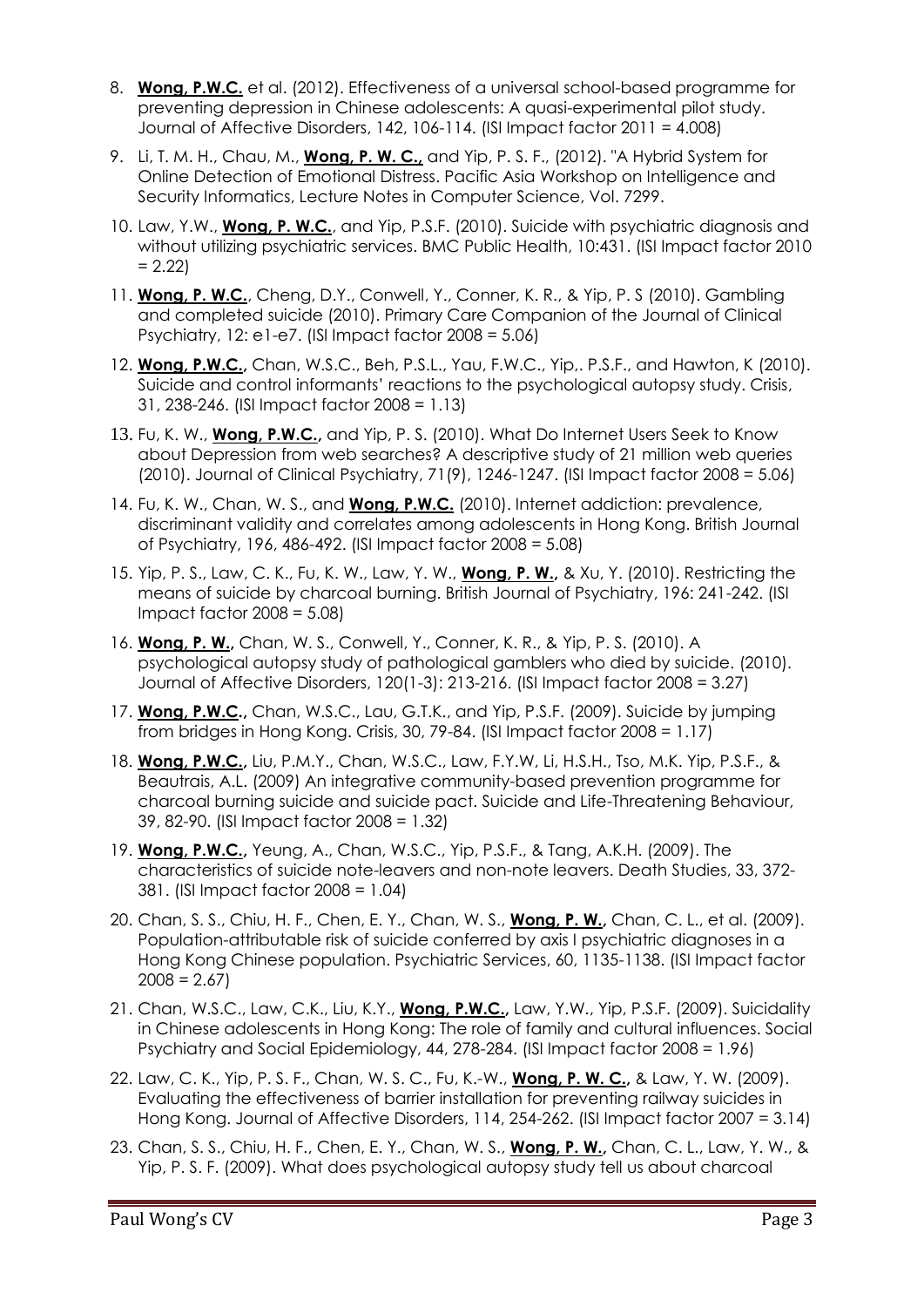burning suicide-a new and contagious method in Asia? Suicide and Life Threatening Behavior, 39(6), 633-638. (ISI Impact factor 2007 = 1.32)

- 24. Yip, P.S.F., **Wong, P.W.C.,** Cheung, D., Chan, K.S., and Beh, P.S.L. (2009). An empirical study of Homicide-Suicide in Hong Kong 1980-2005. Journal of Affective Disorders, 112, 184-192. (ISI Impact factor 2008 = 3.27)
- 25. Cheung, M.W.L., **Wong, P.W.C.,** Liu, K.Y., Yip, P.S.F., Fan, S.Y.S., & Lam, T.H. (2008). A study of sexual satisfaction and frequency of sex among Hong Kong Chinese couples. Journal of Sex Research, 45, 129-139. (ISI Impact factor 2008 = 3.27)
- 26. **Wong, P.W.C.,** Chan, W.S.C., Chen, E.Y.H., Chan, S.S.M., Law, Y.W., and Yip, P.S.F. (2008). Psychological Autopsy Study of Suicide – 30-49-years-old in Hong Kong. BMC Public Health, 8, 147. (ISI Impact factor 2010 = 2.10)
- 27. **Wong, P.W.C.,** Chan, W.S.C., & Beh, P.S.L. (2007). What can we do to help and understand survivours of suicide in Hong Kong? Crisis, 28, 241-256. (ISI Impact factor  $2008 = 1.13$
- 28. Chan, W.S.C., Yip, P.S.F., **Wong, P.W.C.,** and Chen, E.Y.H. (2007). Suicide and unemployment: What are the missing links? Archives of Suicide Research, 11, 327-335.
- 29. Chen, E.Y.H., Chan, W.S.C., Chan, S.S.M., Liu, K.Y. Chan, C.L.W. , **Wong, P.W.C**., Law, Y.W., Yip, P.S.F. (2007). A Cluster Analysis of the Circumstances of Death in Suicides in Hong Kong. Suicide and Life Threatening Behaviour, 37, 576-584. (ISI Impact factor  $2008 = 1.32$
- 30. Chen, Eric Y. H., Chan, Wincy S.C., **Wong, P.W.C**., Chan, Sandra S. M., Chan, Cecilia L. W. , Law, Y. W., Beh, Philip S. L., Chan, K. K., Cheng, Joanne W. Y., Liu, Ka Y., Yip, P.S.F. (2006). Suicide in Hong Kong: a case-control psychological autopsy study. Psychological Medicine, 36, 815-825. (ISI Impact factor 2008 = 4.72)

## *Publications in Progress or Submitted*

- 1. **Wong P.W.C.** & Yousuf, S. (under review). Prevalence and correlates of non-suicidal self- Injury behaviour in Asia: Systematic review. Clinical Psychology Review (ISI Impact factor 7.07)
- 2. **Wong, P.W.C.** et al. Gambling and suicidal ideation and familicidal-suicidal ideation (under review). Crisis. (ISI Impact factor 1.59)
- 3. Law, Y.W., **Wong, P.W.C.,** et al. Suicide with no Axis I disorders.
- 4. **Wong, P.W.C.,** et al. Suicide notes in Hong Kong a content analysis.
- 5. **Wong, PW.C.,** et al. Suicide by hanging from 2002-2009.
- 6. **Wong, PW.C.,** & Chan, C. Suicide by youths in Hong Kong: A psychological autopsy study.
- 7. **Wong, PW.C.,** & Lee, C.H. Suicide by people with gender identify disorders in Hong Kong.

## *Peer-reviewed Book Chapters*

- 1. **Wong, P.W.C.,** Fu K.W., Yip, S.F. Yip. "A potential source of data in understanding youth suicide – Instant messages". In Sher, L. & Vilens, A. (Eds.), Internet and Suicide. Columbia University Press, USA.
- 2. Fu K.W., **Wong, P.W.C.,** Yip, S.F. Yip. "Internet and emerging suicide method: A case study of contagion of charcoal burning suicides via the Internet". In Sher, L. & Vilens, A. (Eds.), Internet and Suicide. Columbia University Press, USA.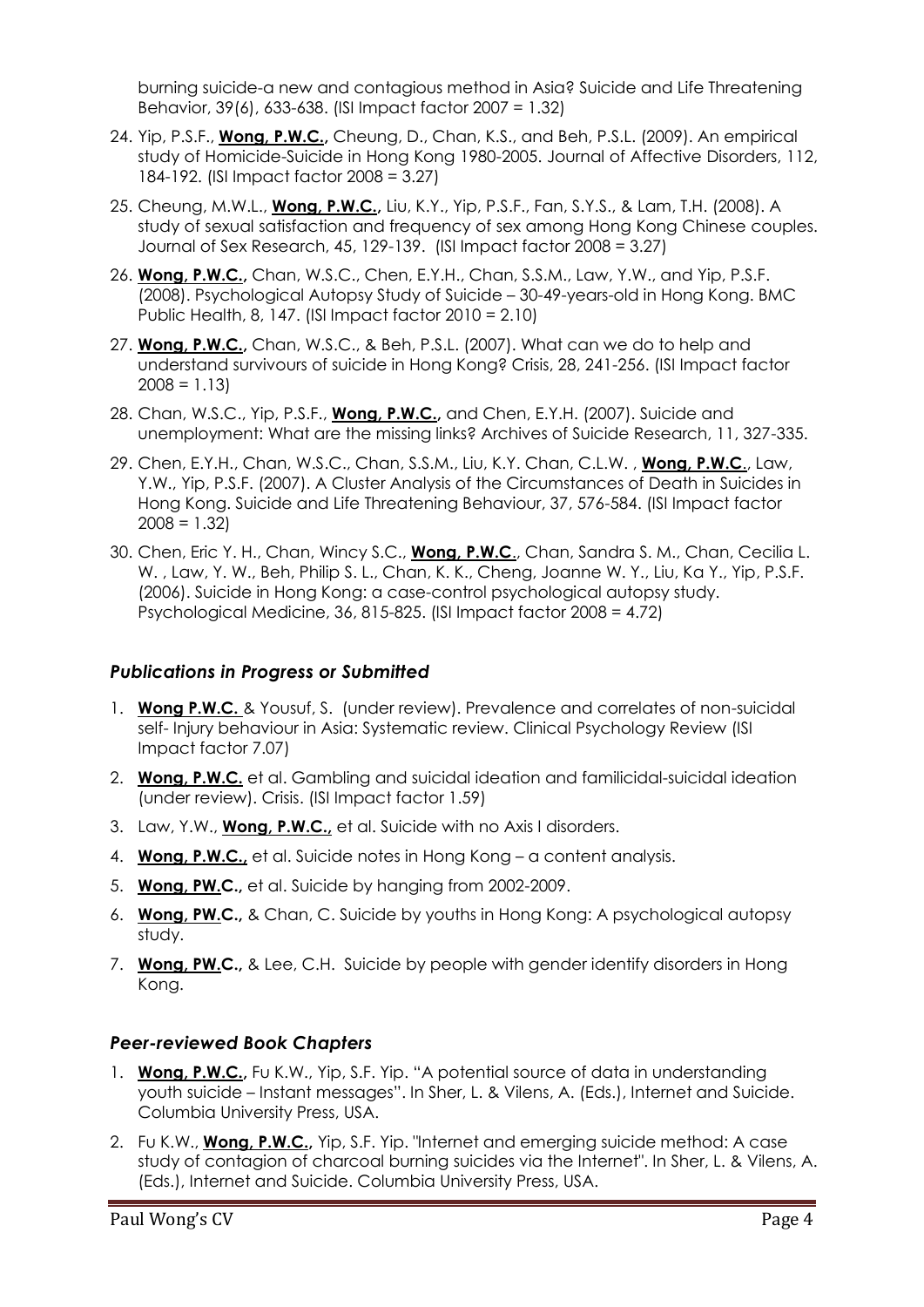## *Peer-reviewed Conference Publications*

- 1. Yip, P.S.F., **Wong, P.W.C.,** Cheung, D., Chan, K.S., and Beh, P.S.L. (2009). An empirical study of Homicide-Suicide in Hong Kong 1980-2005. 2010 International Conference on Family-at-Risk at National Taiwan University.
- 2. Yip, P.S.F., **Wong, P.W.C.,** Kam, C.P.M. (2006). Pathological gambling and suicide Evidence from epidemiological data, prevalence study, and psychological autopsy study. APPGC Inaugural Asian Pacific Problem Gambling Conference 2005.

## *Peer-reviewed Papers Presented at Conferences (selected)*

- 1. **Wong, P.W.C.,** et al. (July 2012). Universal programmes for youth mental health promotion. Paper presented at the 1st International Conference on School Guidance in the Chinese. Hong Kong SAR, P.R. China.
- 2. **Wong, P.W.C.,** et al. (Sep 2011). Suicide by jumping from different sites in Hong Kong from 2002-2009. Paper presented at the World Congress of Suicide Prevention, Beijing, P.R. China.
- 3. **Wong, P.W.C.,** Fu K.W., Yip, S.F. Yip. (Sep 2011). A potential source of data in understanding youth suicide – Instant messages. Paper presented at the World Congress of Suicide Prevention, Beijing, P.R. China.
- 4. Yip, P.S.F., **Wong, P.W.C.,** Cheung, D., Chan, K.S., and Beh, P.S.L. (September, 2010). An empirical study of Homicide-Suicide in Hong Kong 1980-2005. Paper presented at the 2010 International Conference on Family-at-Risk, Taiwan.
- 5. Law, C.K., Yip, P.S.F., Chan, W.S.C., Fu, K.W., **Wong, P.W.C.** (October, 2008). Evaluating the effectiveness of barrier installation for preventing railway suicides in Hong Kong. Paper presented at the 3rd Asia Pacific Regional Conference of International Association for Suicide Prevention, Hong Kong, SAR, P.R. China.
- 6. **Wong, P.W.C.,** Chan, W.S.C., Lau, G.T.K., Yip, P.S.F. (October, 2008). Suicides by jumping from iconic bridges for suicide in Hong Kong. Paper presented at the 3rd Asia Pacific Regional Conference of International Association for Suicide Prevention, Hong Kong, SAR, P.R. China.
- 7. Fu, K.W., **Wong, P.W.C.,** Chan, K., Yip, P.S.F. (October, 2008). Efficacy of a schoolbased psycho-educational programme using cognitive-behavioural approach: A pilot case-control study in secondary schools. Paper presented at the 3rd Asia Pacific Regional Conference of International Association for Suicide Prevention, Hong Kong, SAR, P.R. China.
- 8. Chan, Y.K., **Wong, P.W.C.** (October, 2008). Impacts of a pilot psycho-educational group based on cognitive-behavioural therapeutic approach for people bereaved by suicide in Hong Kong. Paper presented at the 3rd Asia Pacific Regional Conference of International Association for Suicide Prevention, Hong Kong, SAR, P.R. China.
- 9. **Wong, P.W.C.,** Chan, K.Y.Y., Yau, F.W.S., Law, F.Y.W., Yip, P.S.F. (October, 2008). A research-intervention project for people bereaved by suicide in Hong Kong. Paper presented at the 3rd Asia Pacific Regional Conference of International Association for Suicide Prevention, Hong Kong, SAR, P.R. China.
- 10. **Wong, P.W.C.,** Chan, W.S.C., & Beh, P.S.L. (September 2008). The post experience of the psychological autopsy study of suicide in Hong Kong. Invited Presentation at the 12th European Symposium on Suicide and Suicidal Behaviour, Glasgow, Scotland.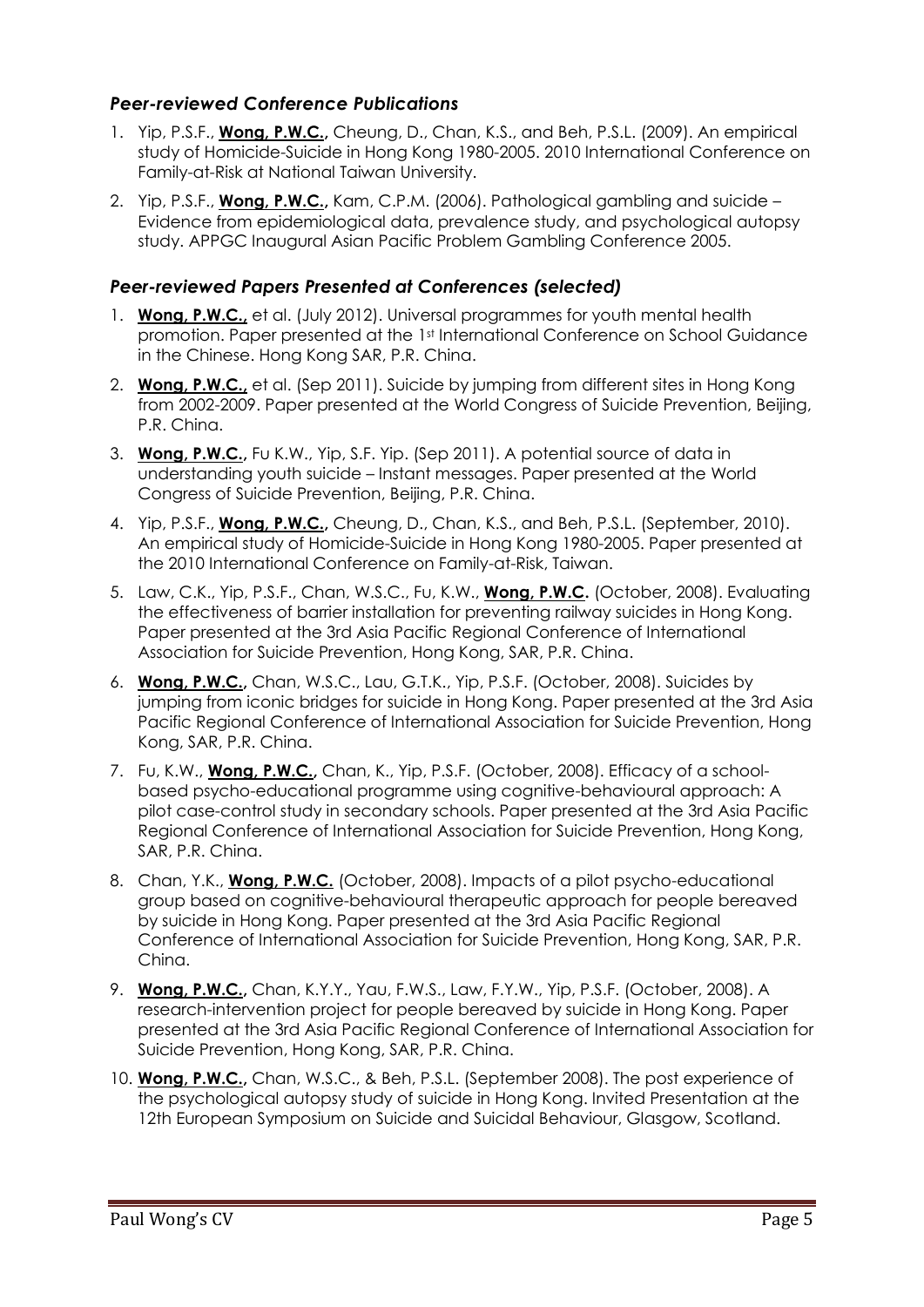- 11. **Wong, P.W.C.,** Kam, C.P.M., Chan, W.S.C., Chan, Yip, P.S.F. (August 2008). Pathological gambling and completed suicide. Paper presented at the 12th European Symposium on Suicide and Suicidal Behaviour, Glasgow, Scotland.
- 12. **Wong, P.W.C.,** Chan, W.S.C., & Beh, P.S.L. (August 2008). What can we do to help and understand survivours of suicide in Hong Kong? Invited Presentation at the 12th European Symposium on Suicide and Suicidal Behaviour, Glasgow, Scotland.
- 13. **Wong, P.W.C.,** Fu King Wa, Yip, P.S.F. (July 2008). A potential source of data in understanding youth suicide – Instant messages. Paper presented at the XXIX International Congress of Psychology, Berlin, Germany.
- 14. Chen, E.Y.H., Chan, W.S.C., **Wong, P.W.C.,** Chan, S.S.M., Chan, C.L.W., Law, Y.W., Beh, P.S.L., Chan, K.K., Cheng, J.W.Y., Liu, K.Y., & Yip, P.S.F. (2006, March). Suicide in Hong Kong: A case-control psychological autopsy study. Paper presented at the meeting of the Asian-Pacific International Association of Suicide Prevention, Singapore.
- 15. Chan, W.S.C., Law, C.K., Liu, K.Y., **Wong, P.W.C.,** & Yip, P.S.F. (2005, September). Personal and situational correlates of adolescent suicidal ideation in Hong Kong. In C.L.W. Chan (Chair), Implications of the findings into suicide and its prevention. Symposium conducted at the meeting of the World Suicide Prevention Day, Hong Kong.
- 16. **Wong, P.W.C.,** Liu, P.M.Y., Chan, W.S.C., Law, F.Y.W, Li, H.S.H., Tso, M.K. Yip, P.S.F., & Beautrais, A.L. (2005, September). An integrative community-based prevention programme for charcoal burning suicide and suicide pact. Paper presented at the meeting of the International Association of Suicide Prevention, Durban, South Africa.
- 17. Chen, E.Y.H., Chan, W.S.C., **Wong, P.W.C.,** Chan, S.S.M., Chan, C.L.W., Law, Y.W., Beh, P.S.L., Chan, K.K., Cheng, J.W.Y., Liu, K.Y., & Yip, P.S.F. (2005, August). Suicide in Hong Kong: A case-control psychological autopsy study. Paper presented at the meeting of the International Association of Forensic Sciences, Hong Kong.

## *Book Publication*

Ng, L.G.C., **Wong, P.W.C.,** & Fu, K.W. (2007). The Belated Dialogues between the Suicides and their Families. (in Chinese) 留給最愛的說話. Hong Kong: Breakthrough.

## *Other Selected Publications*

- 1. **Wong, P.W.C.** et al. Viewing the body may not necessarily bring harm to the families of the deceased: an exploratory analysis, British Medical Journal, Rapid Response, accessed at <http://www.bmj.com/content/340/bmj.c2032?tab=responses>
- 2. **Wong, P.W.C.** One of the many people bereaved by suicide in Hong Kong. IASP Postvention Taskforce Newsletter, 2(5), 2008.
- 3. **Wong, P.W.C.** Suicide survivorship in Hong Kong 101. American Association of Suicidology Newsletter, 20(4), 2008.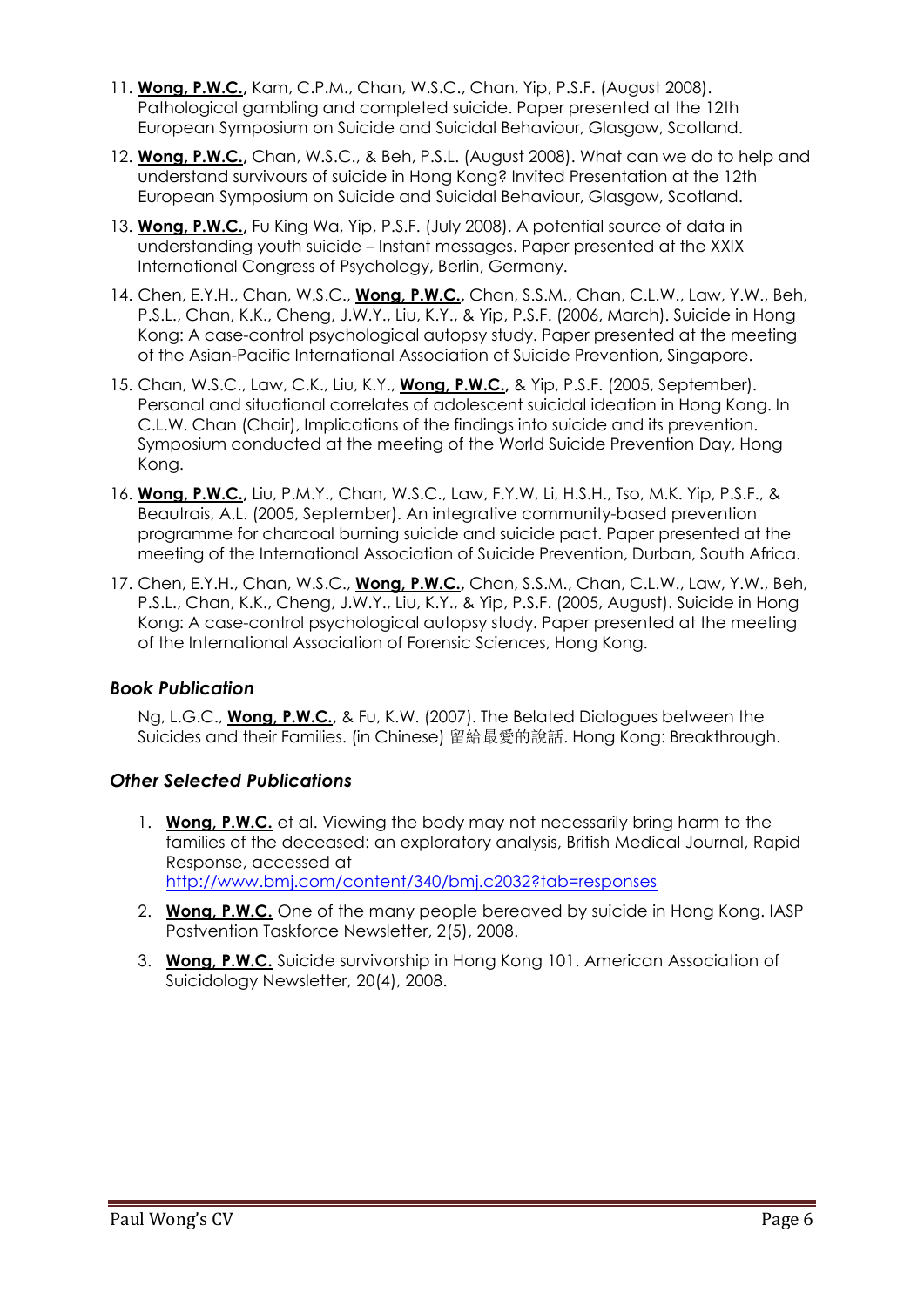#### **GRANTS**

| 2013<br>to                     | Project Title: The effect of a father inclusive psychoeducation program on<br>postnatal depression: a randomized controlled trial                                                                                   |
|--------------------------------|---------------------------------------------------------------------------------------------------------------------------------------------------------------------------------------------------------------------|
| 2015                           | Co-Investigator<br>Funded by the General Research Fund: HK\$700,000                                                                                                                                                 |
| 2013<br>to                     | Project Title: Pet bereavement in Hong Kong - an exploratory qualitative<br>study using semi-structured interviews                                                                                                  |
| 2014                           | Principal Investigator<br>Funded by the Small Project Funding: HK\$80,000                                                                                                                                           |
| 2013<br>$\overline{1}$<br>2014 | Project Title: Prevalence and correlates of problematic online gaming and<br>online social networking addiction and their linkage to sleep<br>disturbance and mental health problems among Hong Kong<br>adolescents |
|                                | Co-Investigator<br>Funded by the Small Project Funding: HK\$51,007                                                                                                                                                  |
| 2013<br>to                     | Project Title: Applying Blog Mining Techniques in Suicide<br><b>Research and Prevention</b>                                                                                                                         |
| 2014                           | Co-Investigator<br>Funded by the Research Grants Council: HK\$360,815                                                                                                                                               |
| 2012<br>to                     | Project Title: Understanding Aborted Suicide Attempts: A Mixed-Methods<br>Approach                                                                                                                                  |
| 2014                           | Principal Investigator<br>Funded by the Research Grants Council: HK\$618,311                                                                                                                                        |
| 2012                           | Project Title: Dementia Caregivers Evaluation Study - REACH                                                                                                                                                         |
| to<br>2014                     | Co-Investigator<br>Funded by the Kao Foundation: HK\$1,200,000                                                                                                                                                      |
| 2012<br>to                     | Project Title: The Study on Health Status and Health Care Needs of Oldest-Old<br>and Centenarians in Hong Kong                                                                                                      |
| 2013                           | Co-Investigator<br>Funded by the Seed Funding programme for Basic Research: HK\$120,000                                                                                                                             |
| 2012<br>to<br>2014             | <b>Project Title:</b> The effect of a telephone-based cognitive-behavioral<br>intervention on postnatal depression: a randomized controlled<br>trial                                                                |
|                                | Co-Investigator<br>Funded by the Health Care Research Fund: HK\$756,676                                                                                                                                             |
| 2011<br>to                     | Project Title: Community-based suicide prevention program at the Northern<br><b>District</b>                                                                                                                        |
| 2013                           | Co-Investigator<br>Funded by the Lottery Fund: HK\$5,000,000.                                                                                                                                                       |
| 2011                           | Project Title: Helping young people using Web 2.0                                                                                                                                                                   |
| to<br>2013                     | Co-Investigator<br>Funded by Azalea Fund: HK\$3,000,000.                                                                                                                                                            |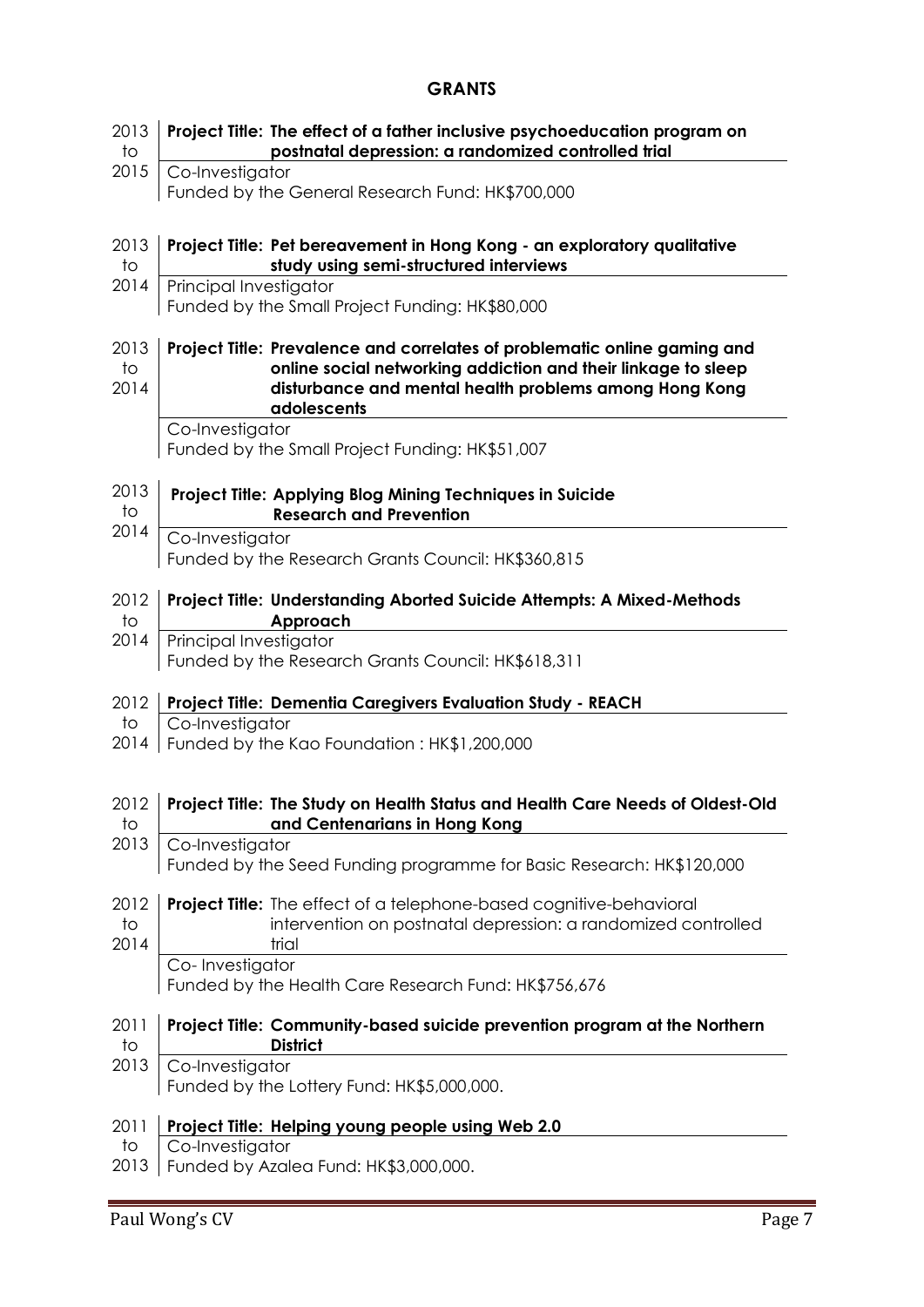| 2011<br>to         | Project Title: Mental health enhancement programme using Web 2.0 in Hong<br>Kong                                                                                      |
|--------------------|-----------------------------------------------------------------------------------------------------------------------------------------------------------------------|
| 2013               | Co-Investigator<br>Funded by Quality Education Fund, Education Bureau, Hong Kong S.A.R.<br>Government: HK\$3,000,000.                                                 |
| 2011<br>to         | Project Title: Unravelling the mysteries of suicide - A study of the last words of<br>suicides in Hong Kong                                                           |
| 2012               | Principal Investigator<br>Funded by Seed Funding Programme for Basic Research, The University of<br>Hong Kong: HK\$119,960.                                           |
| Sum                | Project Title: Understanding of youth in Hong Kong                                                                                                                    |
| mer<br>2010        | Co-Investigator<br>Funded by Central Policy Unit, Hong Kong S.A.R. Government: HK\$500,000.                                                                           |
| Sum                | Project Title: The role of family in youth drug use behaviours                                                                                                        |
| mer<br>2010        | Co-Investigator<br>Funded by Central Policy Unit, Hong Kong S.A.R. Government: HK\$500,000.                                                                           |
| 2010<br>To         | Project Title: Promoting mental well-being in youths through an interactive<br>online game on a social networking website                                             |
|                    | Co-Investigator<br>Funded by Health Care Promotion Fund, Food and Health Bureau, Hong<br>Kong S.A.R. Government: HK\$300,000.                                         |
| 2010<br>To<br>2011 | Project Title: Development and evaluation of a theory-guided mental health<br>promotion program for enhancement of help-seeking behavior<br>and attitude in Hong Kong |
|                    | Co-Investigator<br>Funded by General Research Fund HK\$413,187.                                                                                                       |
| 2010<br>tΟ         | Project Title: Community-based suicide prevention programme at the<br><b>Eastern District</b>                                                                         |
| 2011               |                                                                                                                                                                       |
|                    | Principle Investigator<br>Funded by Health Care Promotion Fund, Food and Health Bureau, Hong<br>Kong S.A.R. Government: HK\$303,000.                                  |
| 2009<br>to         | Project Title: A randomized-controlled trail - using volunteers in preventing<br>deliberate self-harm behaviors                                                       |
| 2012               | Co-Investigator<br>Funded by Private Donation (Mr. K. K. Lee, Henderson Land Group):<br>HK\$1,500,000.                                                                |
| 2009<br>to         | Project Title: School-based mental health enhancement programme in Hong<br>Kong                                                                                       |
| 2011               | Co-Investigator<br>Funded by Quality Education Fund, Education Bureau, Hong Kong S.A.R.<br>Government: HK\$2,000,000.                                                 |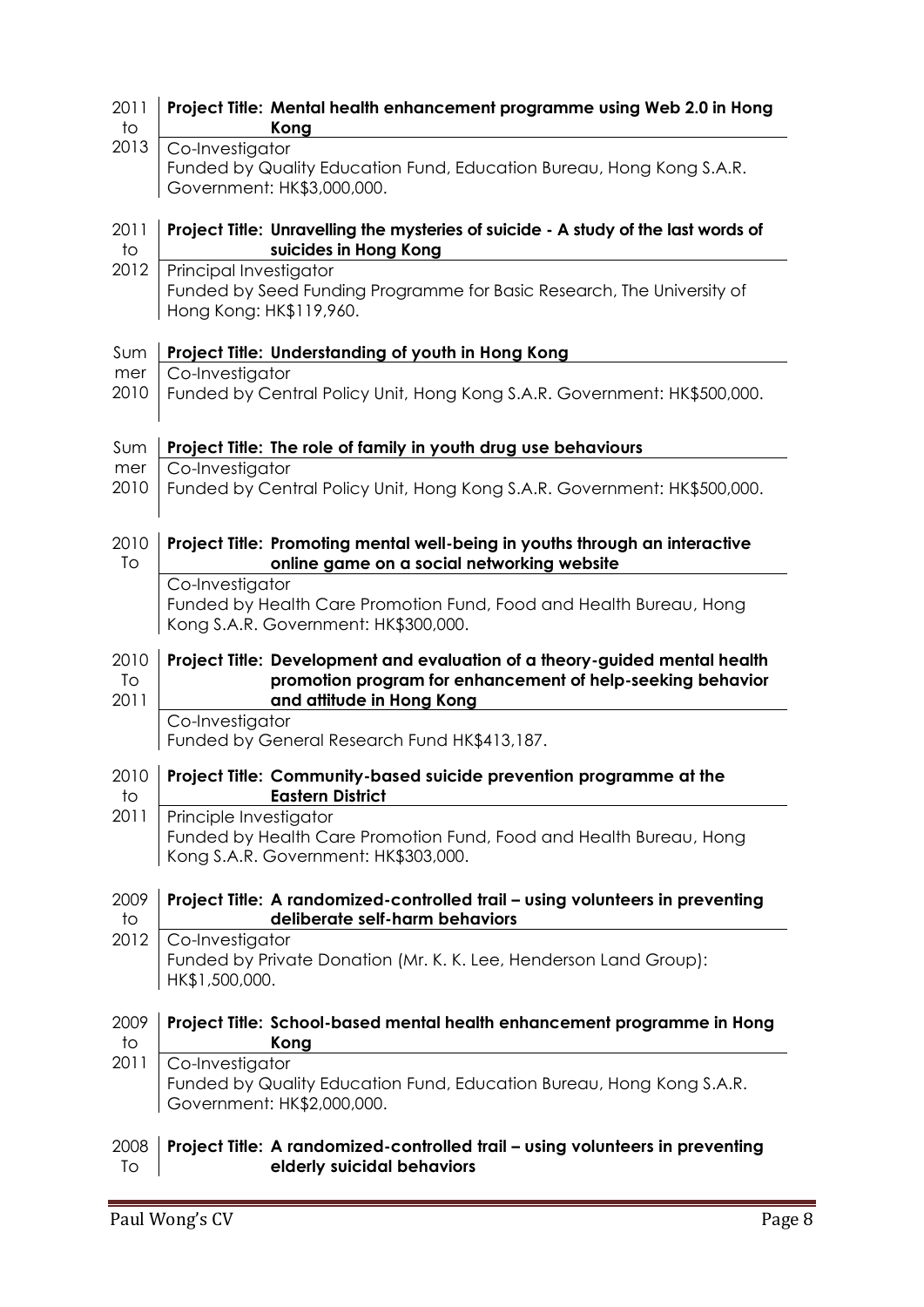2009 Co-Investigator Funded by Suicide Prevention Services, Hong Kong: HK\$300,000.

| 2007   Project Title: Efficacy study on helping survivours of suicide in Hong Kong |
|------------------------------------------------------------------------------------|
| to   Co-Investigator                                                               |
| 2009   Funded by Private Donation (Mr. K. K. Lee, Henderson Land Group):           |
| HK\$3,500,000.                                                                     |

#### 2006 to 2008 **Project Title: School-based mental health enhancement programme based on a cognitive-behavioral approach: featuring the comic character of "Little Prince is Depressed**

Co-Investigator Funded by Quality Education Fund, Education Bureau, Hong Kong S.A.R. Government: HK\$929,500.

#### 2003 To 2006 **Project Title: Psychological autopsy study of people died by suicide aged 15-59 in Hong Kong** Co-Investigator

Funded by the Hong Kong Jockey Club and Chief Executive Fund: HK\$5,000,000.

## *Non-Funded Projects*

|    | 2008   Project Title: Efficacy of the Satir Transformation Model in helping depressed |
|----|---------------------------------------------------------------------------------------|
| to | individuals                                                                           |
|    | 2009   Principle Investigator                                                         |

## *Thesis/Dissertations Supervision*

| 2011 | Project Title: Psychological autopsy study of young people died by suicide<br>aged 15-24 in Hong Kong<br>Carine Chan, Master of Social Work, The University of Hong Kong |
|------|--------------------------------------------------------------------------------------------------------------------------------------------------------------------------|
| 2011 | <b>Project Title: Transgenderd Suicides in Hong Kong</b>                                                                                                                 |
|      | Clifford Chan, Master of Social Work, The University of Hong Kong                                                                                                        |
| 2011 | Project Title: Suicide attempts in in Hong Kong                                                                                                                          |
| To   | Dr. Saman Yousuf, Doctor of Philosophy, The University of Hong Kong                                                                                                      |
| pres |                                                                                                                                                                          |
| ent  |                                                                                                                                                                          |
|      |                                                                                                                                                                          |
| 2013 | Project Title: Youth outreaching on the Internet                                                                                                                         |
| To   | Mr. Tim Li, Doctor of Philosophy, The University of Hong Kong                                                                                                            |
| pres |                                                                                                                                                                          |
| ent  |                                                                                                                                                                          |
|      |                                                                                                                                                                          |

## **Teaching**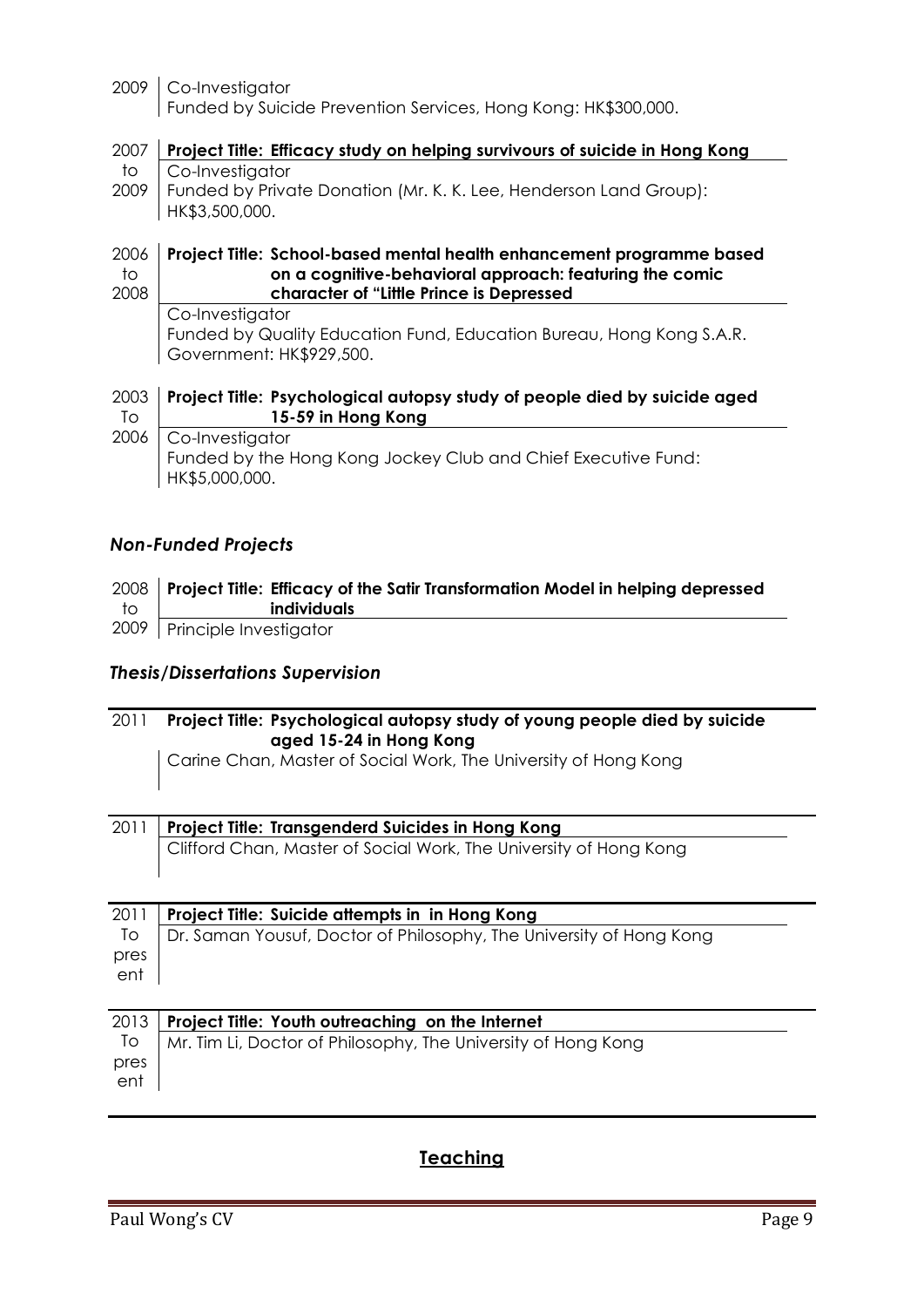# *Postgraduate Level Courses*

| Autumn   | Assistant Professor,                                                                                                                                                                                                                                                                                                                                                                                                                                                                                                                                                                                                                                                                                                                                                                                                                                                                                                                                                                                                                                                                   |
|----------|----------------------------------------------------------------------------------------------------------------------------------------------------------------------------------------------------------------------------------------------------------------------------------------------------------------------------------------------------------------------------------------------------------------------------------------------------------------------------------------------------------------------------------------------------------------------------------------------------------------------------------------------------------------------------------------------------------------------------------------------------------------------------------------------------------------------------------------------------------------------------------------------------------------------------------------------------------------------------------------------------------------------------------------------------------------------------------------|
| $2011 -$ | Department of Social Work and Social Administration, The University of Hong                                                                                                                                                                                                                                                                                                                                                                                                                                                                                                                                                                                                                                                                                                                                                                                                                                                                                                                                                                                                            |
| Present  | Kong                                                                                                                                                                                                                                                                                                                                                                                                                                                                                                                                                                                                                                                                                                                                                                                                                                                                                                                                                                                                                                                                                   |
|          | SOWK 6159: Abnormal Psychology (A compulsory course for part-time<br>students of the Master of Social Sciences (Counselling))<br>SOWK 6040 is a compulsory course designed to teach counseling students<br>basic and most updated knowledge in the field of abnormal psychology.<br>Students learn the definitions, diagnostic systems, and conceptual models for<br>the onset and maintenance etiology of psychological disorders; acquire the<br>knowledge and the skills of identifying and differentiating the most common<br>Axis I and Axis II disorders that counselors may encounter with in Hong Kong;<br>and learn general treatment principles and their evidences for the most<br>common mental disorders.                                                                                                                                                                                                                                                                                                                                                                 |
| Autumn   | Assistant Professor,                                                                                                                                                                                                                                                                                                                                                                                                                                                                                                                                                                                                                                                                                                                                                                                                                                                                                                                                                                                                                                                                   |
| $2011 -$ | Department of Social Work and Social Administration, The University of Hong                                                                                                                                                                                                                                                                                                                                                                                                                                                                                                                                                                                                                                                                                                                                                                                                                                                                                                                                                                                                            |
| Present  | Kong                                                                                                                                                                                                                                                                                                                                                                                                                                                                                                                                                                                                                                                                                                                                                                                                                                                                                                                                                                                                                                                                                   |
|          | SOWK 6040: Practice research in human practice (A compulsory course for<br>part-time students of the Master of Social Sciences (Counselling))<br>SOWK 6040 is a research methods course designed to teach counseling<br>students basic research methods fundamental to the development and use of<br>knowledge relevant to counseling practice. This course is designed to enable<br>students to prepare for three roles: 1) critical consumers of research; 2)<br>competent evaluators of their own practice; and 3) active participants in<br>social science research. The major aims of the course are to enable students to<br>develop a scientific perspective, to acquire an understanding of different<br>research methodologies that can be used to - evaluate practice, to<br>incorporate that perspective and understanding into a broader conceptual<br>base for counseling practice, and to equip them in applying the gained<br>knowledge to everyday practice. The sequence of this course is organized in a<br>way to mimic the sequence of the basic research process. |
| Summer   | Assistant Professor,                                                                                                                                                                                                                                                                                                                                                                                                                                                                                                                                                                                                                                                                                                                                                                                                                                                                                                                                                                                                                                                                   |
| $2011 -$ | Department of Social Work and Social Administration, The University of Hong                                                                                                                                                                                                                                                                                                                                                                                                                                                                                                                                                                                                                                                                                                                                                                                                                                                                                                                                                                                                            |
| Present  | Kong                                                                                                                                                                                                                                                                                                                                                                                                                                                                                                                                                                                                                                                                                                                                                                                                                                                                                                                                                                                                                                                                                   |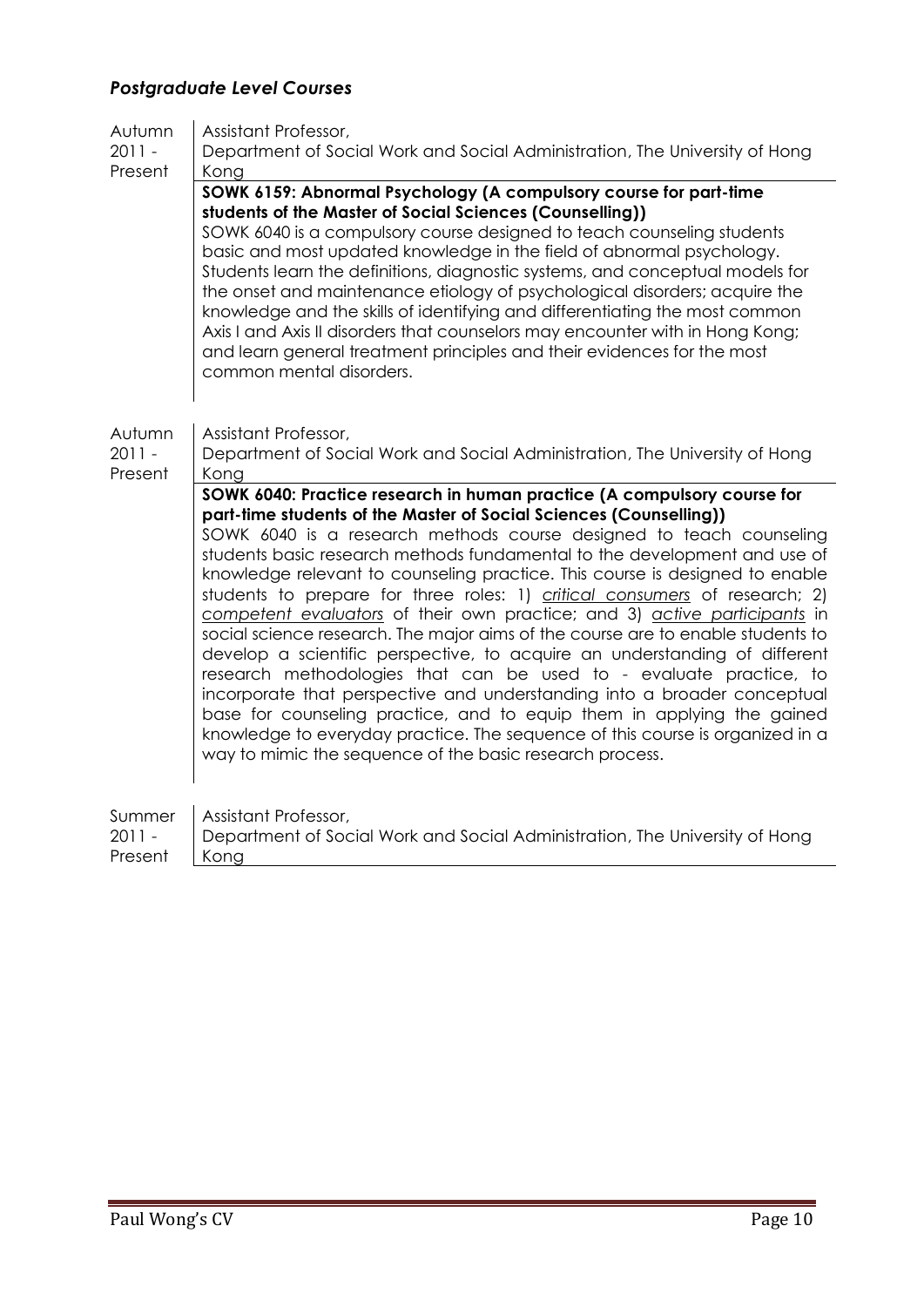|                             | SOWK 0116 & SOWK 6225: A self-refectory journey (A compulsory course for<br>full-time undergraduate counseling students of the Bachelor of Social<br>Sciences (Counselling) and an elective course for postgraduate students of<br>the Master of Social Work)                                                                                                                                                                                                                                                                                                                                                                                                                                                                                                                                                                                                                                                                                                                                                                                                                                                                                                                                                                                                                                                                     |
|-----------------------------|-----------------------------------------------------------------------------------------------------------------------------------------------------------------------------------------------------------------------------------------------------------------------------------------------------------------------------------------------------------------------------------------------------------------------------------------------------------------------------------------------------------------------------------------------------------------------------------------------------------------------------------------------------------------------------------------------------------------------------------------------------------------------------------------------------------------------------------------------------------------------------------------------------------------------------------------------------------------------------------------------------------------------------------------------------------------------------------------------------------------------------------------------------------------------------------------------------------------------------------------------------------------------------------------------------------------------------------|
|                             | In the helping process, the helper is one of the most important tools that<br>facilitate changes in the one who sought for help. The helper's values,<br>upbringings, needs, personality trait, and culture will greatly influence the<br>helping process. Before starting the helping journey, the students need to start<br>this journey within them. This course aims to provide an opportunity for students<br>to reflect themselves in a supported environment. Through discussions and<br>intensive reflective writing exercises, and assigned readings, the students will<br>journey through topics such as attitudes and values, intrapersonal and<br>interpersonal issues, and developmental needs that impacts on the practice of<br>counseling. The central goal of this course is to enhance the students'<br>understanding of themselves and empower them with reflective skills to<br>become an effective helper. This course will emphasis on the influence of<br>Chinese culture on our "Chinese Psychology". It will cover the major areas of<br>psychology from the Chinese perspective such as social, personality, cognitive,<br>and abnormal psychology. In covering these areas, research on indigenous<br>concepts such as filial piety, face, ren ging, quanxi, and traditionality will be<br>emphasized. |
| Autumn<br>2010 -<br>Present | Assistant Professor,<br>Department of Social Work and Social Administration, The University of Hong<br>Kong<br>SOWK 6190/6127: Cognitive Behavioural Therapy/Cognitive Behavioural<br>Intervention (A selective course for part-time students of the Master of Social<br>Work degree, Master of Social Sciences (Counselling), and Master of Social<br><b>Sciences (Mental Health))</b><br>Cognitive behavioural therapy (CBT) appeared in the scientific literature in the<br>mid1970s and the first controlled trial of the treatment was published towards<br>the end of that decade. In the relatively short period of time since then, CBT<br>has become a leading psychotherapy in most Western countries and some<br>Eastern countries. There is no single answer to explain why this is happening.<br>However, it is suspected that the close link between science and practice, the<br>high effectiveness in treating a wide spectrum of psychological disorders and<br>life problems. This course will provide an overview of the scientific evidence<br>and micro-skills of understanding and practicing of CBT with a wide range of<br>psychological disorders and life problems.                                                                                                                                     |
| Spring                      | Assistant Professor,                                                                                                                                                                                                                                                                                                                                                                                                                                                                                                                                                                                                                                                                                                                                                                                                                                                                                                                                                                                                                                                                                                                                                                                                                                                                                                              |

2010 – Present Department of Social Work and Social Administration, The University of Hong Kong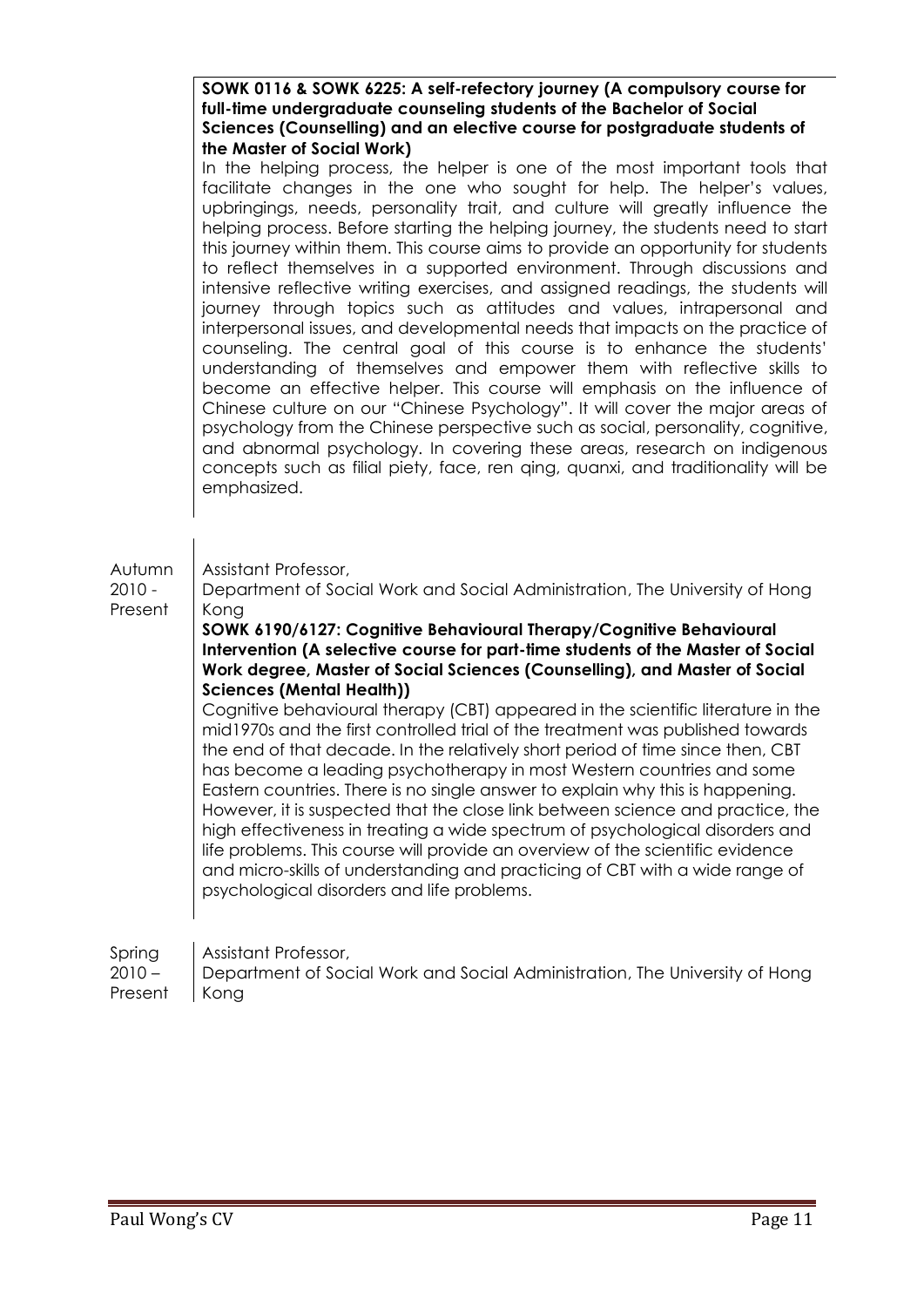#### **SOWK 6003: Social Work Research (A compulsory one-year course for parttime students of the Master of Social Work degree)**

Social work practitioners need research skills in order to be accountable, and to evaluate their own practices. Moreover, as service roles and tasks expand and as accountability demands progressively increase, the need of the social work profession for systematic development of evidence-based knowledge becomes more acute. To address these needs this course is designed to enable students to prepare for three roles: 1) *critical consumers* of research in the social and behavioral sciences; 2) *competent evaluators* of their own practice whether clinical or organizational; and 3) *active participants* in knowledge generating inquiries that include designing and implementing research for the development of service and the clarification of clinical issues in social work practice. The major aims of the course are to enable students to develop a scientific perspective, to acquire an understanding of different research methodologies and data analyses that can be used to evaluate practice, to incorporate that perspective and understanding into a broader conceptual base for social work practice, and to equip them in applying the gained knowledge to everyday practice, especially in preparing for writing research and funding proposals with basic statistical analyses.

## *Undergraduate Level Courses*

Spring  $2005 -$ Summer 2010 Course Coordinator and Assistant Professor, Centre for Suicide Research and Prevention, and Department of Social Work and Social Administration, The University of Hong Kong **YSRP0001 : Stress, Depression, and Suicide (A 3 Credits Broadening course for 250 undergraduate students)** In order to allow students to be able to achieve critical self-reflection and greater understanding of selves and others, tackling novel situations and illdefined mental health problems, to promote effective interpersonal communication, and advocacy for the improvement of the human condition, this broadening course taught students the essential knowledge on stress, depression, and suicide, as well as enhancing students' life skills to manage their stress, depression, and suicidal tendencies. Spring  $2012 -$ Present Co-teacher and Assistant Professor, Department of Social Work and Social Administration, The University of Hong Kong **CCHU9022 : Journey into Madness** (A 6-credit common core course for undergraduate students across faculties) Portrayed by mass media, there is an exaggerated link between mental illness and violence. Mental illness is often considered as an adversary that should be dealt with by medical professionals. Challenging this monopolized medical discourse on mental illness, this course aims to expand the students' view to appreciate how mental illness has been psychologically influenced, socially constructed and policed, as well as culturally shaped.

## *Course Presentations (Selected)*

| 2005 to | Invited Guest Lecturer      |
|---------|-----------------------------|
| Now     | The University of Hong Kong |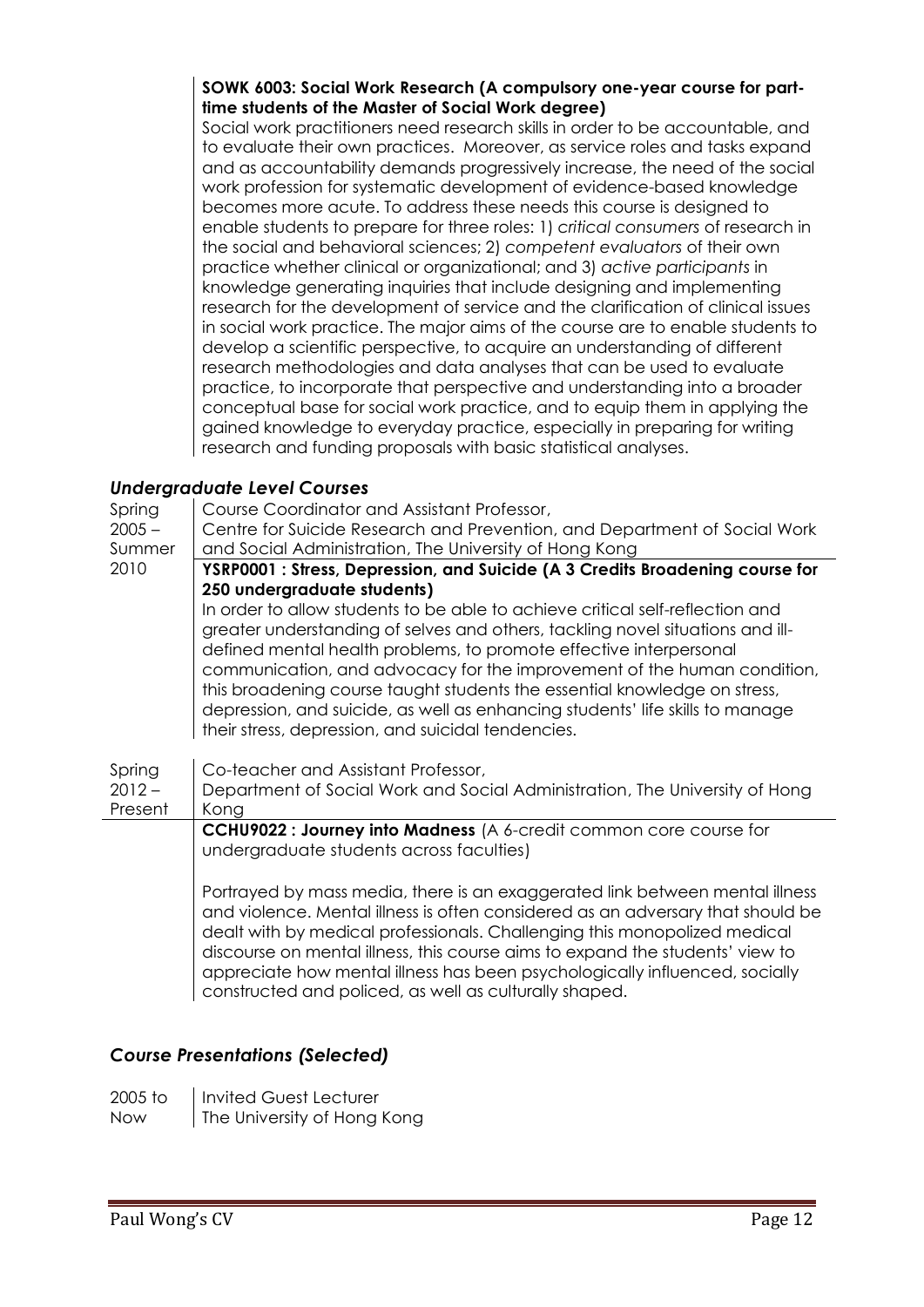|         | YSWK0006: Knowing the Unknown:<br>An Introduction to Death, Dying and Bereavement (3 Credits Broadening<br>course for 250 undergraduate students)<br>This course provides students an opportunity to reflect on death, a topic<br>seldom discussed in everyday life. Each week a guest lecturer presents death<br>in various perspectives, including physiology (how forensic medicine sheds light<br>on the dying process), psychology (how people cope with their loss of loved<br>ones), and sociology (how different cultures and religions understand death). |
|---------|--------------------------------------------------------------------------------------------------------------------------------------------------------------------------------------------------------------------------------------------------------------------------------------------------------------------------------------------------------------------------------------------------------------------------------------------------------------------------------------------------------------------------------------------------------------------|
| 2009    | Honorary Lecturer,<br>Hong Kong Management Association                                                                                                                                                                                                                                                                                                                                                                                                                                                                                                             |
|         | Suicide Prevention for Disciplinary forces in Hong Kong<br>This course aims to provide evidence-based practices and crisis intervention<br>skills for people who work in the disciplinary forces in handling suicidal cases in<br>their everyday work.                                                                                                                                                                                                                                                                                                             |
| 2009 to | Honorary Lecturer,                                                                                                                                                                                                                                                                                                                                                                                                                                                                                                                                                 |
| Now     | College of Humanities and Law, HKU Space<br>SE26-112-00(92) Psychology Workshops of the Advanced Diploma in Applied<br><b>Social Sciences (Psychology)</b><br>This course aims to introduce students with the work of practicing psychologists<br>in Hong Kong.                                                                                                                                                                                                                                                                                                    |
| 2006    | Lecturer and Course Coordinator<br>Li Ka Shing Faculty of Medicine, The University of Hong Kong                                                                                                                                                                                                                                                                                                                                                                                                                                                                    |
|         | Suicide and its Prevention for Medical Practitioners (Special Study Module of<br>the Bachelor of Medicine and Bachelor of Surgery (MBBS))<br>This course aims to introduce medical students with the work of suicide<br>prevention from public health and medical perspectives.                                                                                                                                                                                                                                                                                    |

## *Teaching Development*

- 1. Completed the two-stages "Teaching in Higher Education" certificate course, Centre of the Advance University Teaching, The University of Hong Kong.
- 2. Course Co-ordinator of a broadening course (2005-2010) "Stress, depression, and suicide".
- 3. Co course co-ordiantor of a common core course (2011-present) "Journey into Madness".

## **KNOWLEDGE EXCHANGE**

#### *Keynote addresses, Plenary speeches, Workshops, Trainings, and Seminars (Selected)*

| June | Six trainings for Tuen Mun District, Hong Kong Police                 |  |
|------|-----------------------------------------------------------------------|--|
| 2005 | <b>Community-based suicide prevention</b>                             |  |
|      |                                                                       |  |
|      |                                                                       |  |
|      | July 2005   Training for the Carelink Cadre of the Hong Kong Police   |  |
|      | Crisis intervention for acute suicidal cases                          |  |
|      |                                                                       |  |
|      | July 2005   Training for volunteers of the Suicide Prevention Service |  |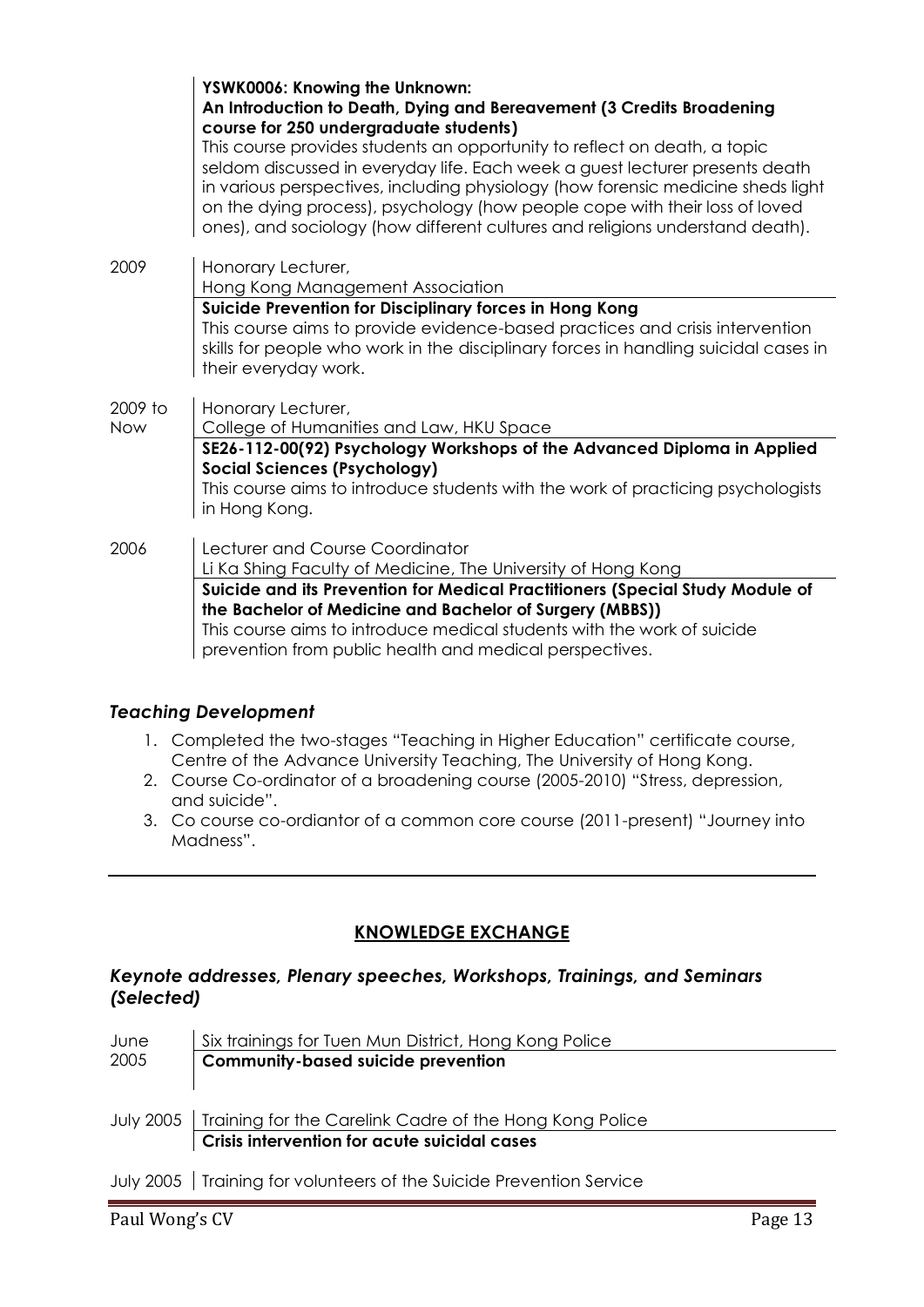|                  | Assessment and intervention for suicidal individuals                                        |
|------------------|---------------------------------------------------------------------------------------------|
| Decem-           | Training for Cheung Chau Island citizens                                                    |
| ber 2005         | Community effort in spotting depressed and suicidal individuals                             |
| March            | Training for volunteers at Po Tin, Tuen Mun                                                 |
| 2006             | Reaching out to mentally disturbed neighbours                                               |
| June             | Training for CSSA Social Workers                                                            |
| 2006             | Handling emotional outburst of your clients                                                 |
| June             | <b>Invited Guest Lecturer</b>                                                               |
| 2006             | City University                                                                             |
|                  | <b>Psychosis and suicide</b>                                                                |
| June             | Keynote speaker                                                                             |
| 2006             | Carelink Cadre, Hong Kong Police                                                            |
|                  | Tired cops - helping your co-coworkers                                                      |
| June             | <b>Invited Speaker</b>                                                                      |
| 2006             | Department of Psychology, The University of Hong Kong                                       |
|                  | Suicide assessment and intervention - things you need to know as a clinical<br>psychologist |
|                  |                                                                                             |
| <b>July 2006</b> | <b>Invited Speaker</b><br>Pathology Service Unit, Department of Health                      |
|                  | Risk and protective factors for suicide in Hong Kong                                        |
| Septemb          | <b>Invited Speaker</b>                                                                      |
| er 2006          | King's College PTA and students                                                             |
|                  | Mental health and mental ill-health of secondary students                                   |
| 2006 to          | <b>Invited Guest Lecturer</b>                                                               |
| 2007             | Community Psychiatric Nurse Unit, Castle Peak Hospital                                      |
|                  | Suicide assessment and intervention for community care patients                             |
| January          | Training for SKH IFSC                                                                       |
| 2007             | <b>Elderly depression and suicide</b>                                                       |
| April            | Training for KCRC staff                                                                     |
| 2007             | <b>Work-life balance</b>                                                                    |
|                  |                                                                                             |
| <b>July 2007</b> | <b>Invited Guest Lecturer</b>                                                               |
|                  | <b>Family Welfare Association</b>                                                           |
|                  | <b>Elderly depression and suicide</b>                                                       |
| Septemb          | Invited Speaker for the World Suicide Prevention Day                                        |
| er 2007          | HKJC Centre for Suicide Research and Prevention, The University of Hong                     |
|                  | Kong                                                                                        |
|                  | <b>Suicide postvention</b>                                                                  |
| Septemb          | Keynote Speaker                                                                             |
| er 2007          | Psychological Service, The Hong Kong Police Force                                           |
|                  | Suicide prevention and postvention                                                          |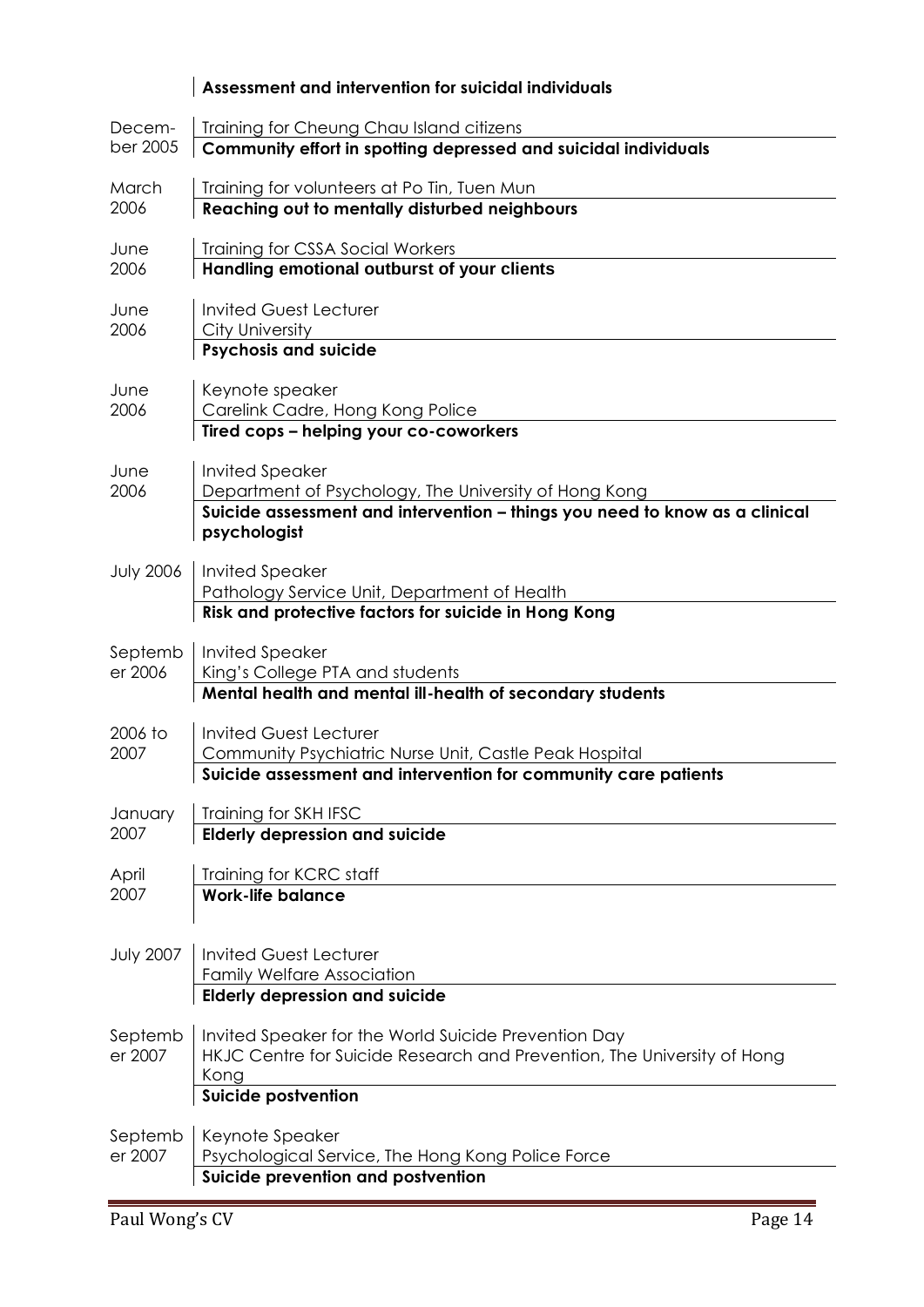| January<br>2008                        | <b>Invited Guest Lecturer</b><br>Department of Sociology, The Baptist University<br>Suicide prevention in Hong Kong                                         |
|----------------------------------------|-------------------------------------------------------------------------------------------------------------------------------------------------------------|
| April<br>2008                          | <b>Invited Guest Speaker</b><br>Education Department, The HK SAR government<br>Enhancing the mental health of secondary school students in Hong Kong        |
| June<br>2008                           | Two-day workshop for the Macao SAR Government<br>Suicide prevention in Hong Kong                                                                            |
| Septemb<br>er 2008                     | <b>Invited Guest Speaker</b><br>The Hong Kong Police<br>Suicide prevention in the police force                                                              |
| June<br>2009                           | <b>Invited Guest Speaker</b><br>Police Negotiation Cadre, The Hong Kong Police<br>Suicide died by jumping in Hong Kong                                      |
| June<br>2009                           | Keynote Speaker for its Anniversary Seminar<br>Hong Kong Association of Child and Adolescent Psychiatry and Psychology<br>Youth suicide and its postvention |
| Novemb<br>er 2009                      | Invited Guest Speaker for its Anniversary Seminar<br>Suicide Prevention Service,<br><b>Suicide in Hong Kong</b>                                             |
| January<br>2010                        | <b>Invited Guest Speaker</b><br><b>United Hospital</b><br>Enhancing the mental health of staff at the hospital                                              |
| January<br>2010                        | Keynote Speaker<br>Family Medicine, Department of Health<br>From research to practice - suicide prevention in Hong Kong                                     |
| February<br>2010                       | <b>Invited Guest Speaker</b><br>Education Department, The HK SAR government<br>Enhancing the mental health of secondary school students in Hong Kong        |
| June<br>2010                           | <b>Invited Guest Speaker</b><br>Life and Death Education Association<br><b>Suicide in Hong Kong</b>                                                         |
| Septemb<br>er-<br>Decemb<br>er<br>2010 | Trainings for Hospital Authority, Hong Kong<br>Staff ( $n=1200$ )<br><b>Mental health at work</b>                                                           |
| Septemb<br>er<br>2010                  | Keynote Speech<br>Anyang Youth Suicide Prevention Centre, Anyang, Korea<br>Youth suicide and its prevention in Hong Kong                                    |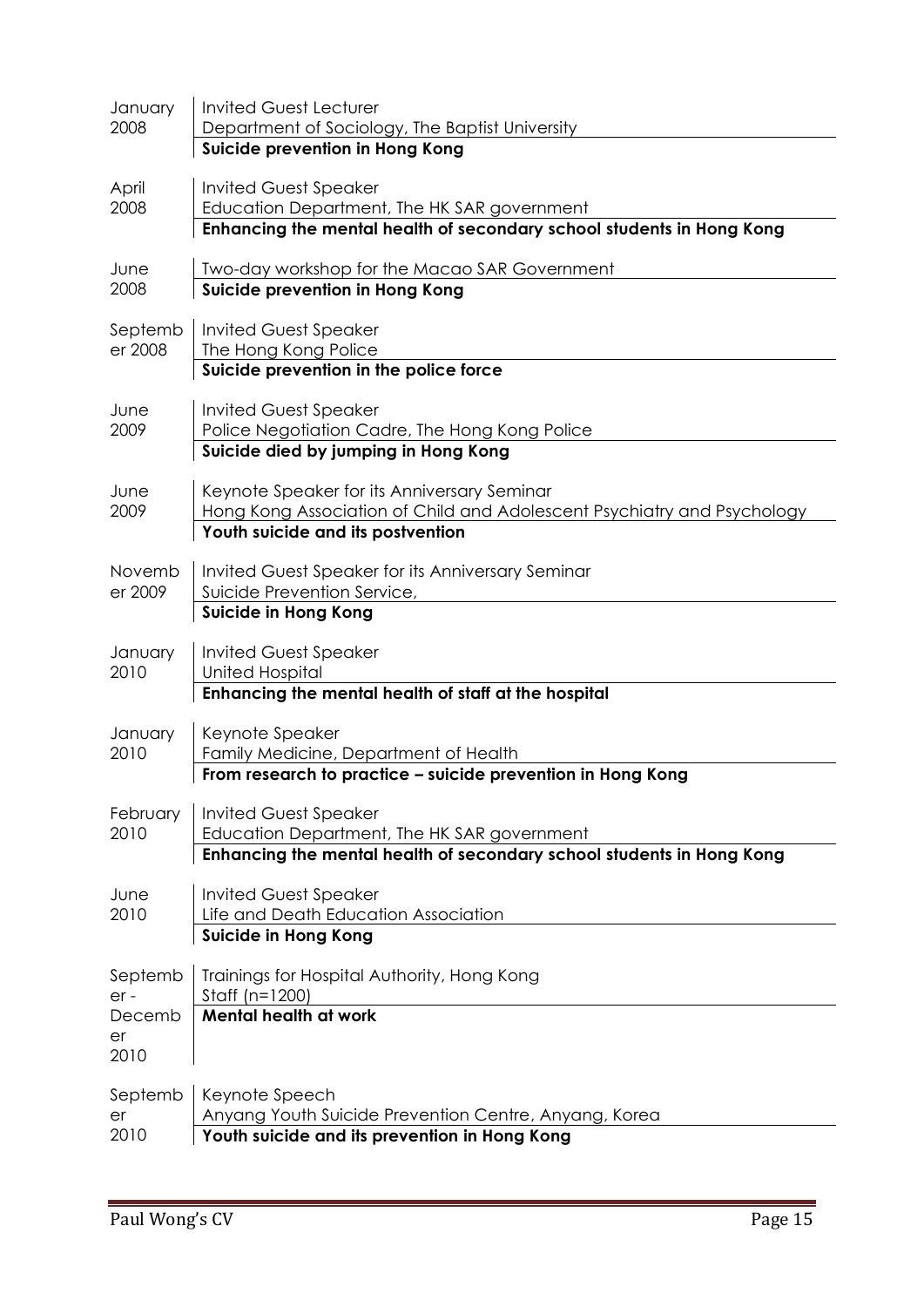| October<br>2010         | <b>Invited Guest Speaker</b><br><b>Education Department, HKU SAR Government</b>                                                                                                                                    |
|-------------------------|--------------------------------------------------------------------------------------------------------------------------------------------------------------------------------------------------------------------|
|                         | <b>Student suicide prevention</b>                                                                                                                                                                                  |
| Novemb<br>er 8<br>2010  | Plenary Speech<br>2010 International Conference on Family-at-Risk<br>Social Policy Research Centre, National Taiwan University<br>Homicide and suicide - The most tragic outcomes by family-at-risk                |
| Decemb<br>er<br>2010    | <b>Invited Guest Speaker</b><br>The Chinese University of Hong Kong<br><b>Taking your own life</b>                                                                                                                 |
| Decemb<br>er<br>2010    | <b>Plenary Speech</b><br>The University of Hong Kong - Counseling Symposium 2010<br><b>Evidences for helping suicide attempts</b>                                                                                  |
| October<br>2011         | <b>Invited Guest Speaker</b><br>Education Department, HKU SAR Government<br>Youth mental health promotion in Hong Kong                                                                                             |
| July<br>2012            | Keynote address<br><b>Thailand Government</b><br>Suicide prevention - A public Health Approach                                                                                                                     |
| July<br>2012            | <b>Invited Guest Speaker</b><br>Social Sciences Summer Programme 2012 - Youth, Citizenship and<br>Cyberspace, Faculty of Social Sciences, The University of Hong Kong<br>Internet addiction: Does it really exist? |
| October<br>31<br>2012   | <b>Plenary Speech</b><br>The Hong Kong Council of Social Service, Hong Kong<br><b>Suicide and the Internet</b>                                                                                                     |
| Novemb<br>er 19<br>2012 | Keynote address<br>Samaritans Multilingual, Hong Kong<br>Suicide Survivorship - A public Health Approach                                                                                                           |
| Novemb<br>er 19<br>2012 | Speaker<br>Youth Counselling Conference 2012, The University of Hong Kong, Hong Kong<br>Suicide and its management                                                                                                 |
| April 27<br>2013        | Speaker<br>Diocesan Boys' School, Hong Kong<br>Academic achievement and Mental Health: Is there a link?                                                                                                            |
| May 29<br>2013          | <b>Panel Speaker</b><br>KELLY Support Group, Hong Kong<br>Non-Chinese adolescent and their suicide and mental health                                                                                               |

# *Public Relation and Media Appearances (Selected)*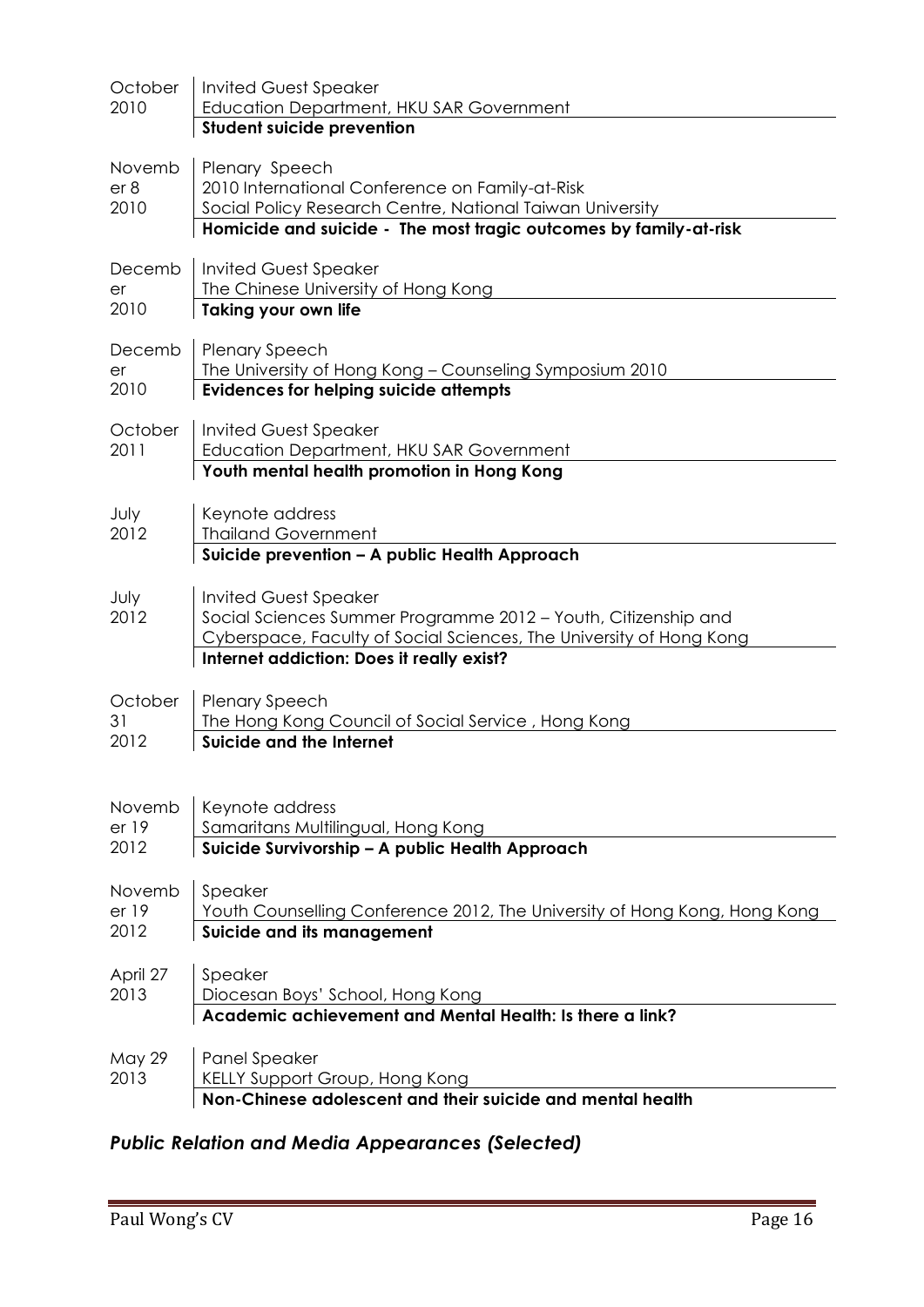- 1. TV News commentary on Hong Kong Cable TV News (3rd January 2010): Regarding Cyber-bullying and cyber-culture in Hong Kong.
- 2. Invited Columnist on Mingpao Weekly Magazine (August to December 2009): Regarding Mental and Suicide during the Economic Tsunami
- 3. TV News commentary on Australian Broadcasting Company (22nd May 2009): Regarding Suicide and Mental Health of Mainland Chinese Students in China.
- 4. TV News commentary on 3TV, Russia (20<sup>th</sup> September 2007): Regarding Mental Health and Suicide in a Concrete Jungle – Hong Kong.
- 5. TV News commentary on Pearl, Hong Kong (August 2007): Regarding Mental Health at Work.
- 6. TV News commentary on Al Jazeera English TV (June 2007): Regarding Suicide Prevention in Asia.
- 7. Personal Feature on South China Morning Post (October 2006): Title "Breaking Down the Wall – HKU Clinical Psychologist and Researcher in Suicide Prevention."
- 8. TV News commentary on Radio and Television Hong Kong (9th June 2005): Regarding Mental Health in Hong Kong.

## **GOVERENCE AND OTHER SERVICES**

## *University and Faculty Service*

- 1. Committee member of the Faculty of Social Sciences, The University of Hong Kong
- 2. Academic advisor of the FOSS Social Innovation Internship (2011-2012)
- 3. Board of Examiners (BoE), Faculty of Social Science, The University of Hong Kong

## *Department Services*

- 1. Deputy Director of the Master of Social Sciences (Counselling) programme, The University of Hong Kong (Jan 2011 to present)
- 2. Committee member of the Departmental Research Postgraduate Committee (Sep 2010 – present)
- 3. Reviewer of ethics approvals for all taught postgraduate students' dissertation proposals (June 2011- present)
- 4. Research Seminars Series Co-ordinator (2012-2013)

## **PROFESSIONAL ACTIVITIES AND SERVICES**

## *Peer Reviewing Activities*

- 1. Manuscripts Reviewer for British Journal of Psychiatry.
- 2. Manuscripts Reviewer for British Journal of Sociology.
- 3. Manuscripts Reviewer for Social Science and Medicine.
- 4. Manuscripts Reviewer for BMC Public Health.
- 5. Manuscripts Reviewer for Suicide and Life Threatening Behaviour.
- 6. Manuscripts Reviewer for Crisis.
- 7. Manuscripts Reviewer for Social Work and Mental Health.
- 8. Manuscripts Reviewer for Research on Ageing.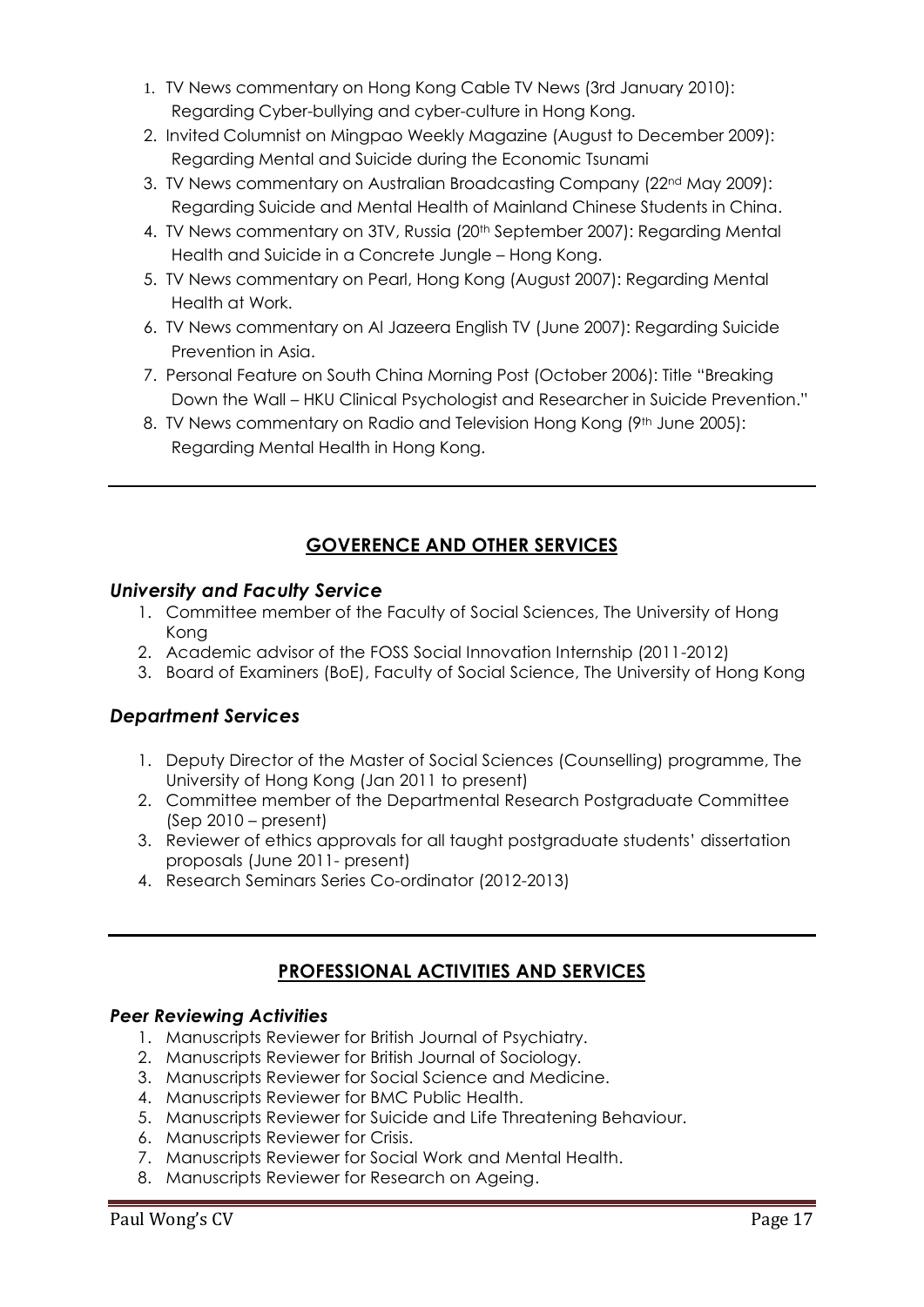9. Member of the editorial board of the Journal of International Social Issues

## *Professional Qualifications and Memberships*

- 1. Queensland Board of Psychologist Registered Psychologist (2000 Now)
- 2. Australian Psychological Society (APS) Member of the APS (2002 Now)
- 3. The Hong Kong Psychological Society (HKPS) Associate Fellow (2003 Now)
- 4. The Hong Kong Psychological Society (HKPS) Registered Psychologist (2005 Now)
- 5. The APS College of Clinical Psychologists Member (2006 Now)
- 6. The Hong Kong Professional Counselling Association Associate Fellow (2012 Now)

## *Community and Professional Services*

- 1. Scientific Coordinator of the 2013 Hong Kong Psychological Society Annual Conference (2013)
- 2. Assessment Panelist of the Chief Executive's Award for Teaching Excellence (2012/2013) on the Guidance and Discipline, The Education Bureau
- 3. National Representative of the International Association for Suicide Prevention (2011-2015)
- 4. Committee Member of the 2012 Hong Kong Psychological Society Annual Conference (2012)
- 5. Committee Member of the 2012 2<sup>nd</sup> Counselling Conference of the HKU Master of Social Science (Counselling) Programme
- 6. Judge, Clinical Case Competition Presentation, The Hong Kong College of Family Physicians Hong Kong Primary Care Conference (12 June 2012)
- 7. Advisory member of Emotion Support Service Sub-committee of Suicide Prevention Services (since 2012)
- 8. Conference Chair of the 2011 Hong Kong Psychological Society Annual Conference (2011)
- 9. Scientific secretary and Council Member of the Hong Kong Psychological Society (since 2010)
- 10. Honorary Research Fellow of the HKJC Centre for Suicide Research and Prevention, the University of Hong Kong (since 2010)
- 11. Co-opt member of Suicide Prevention Service, Hong Kong (since 2006)
- 12. Expert witness for Hong Kong Police, Coroner's Court, and Department of Justice on suicide and attempted suicide cases (since 2005)
- 13. Member of the Multidisciplinary Community-based suicide and deliberate selfharm prevention of the eastern district of Hong Kong (since 2009)
- 14. Honorary consultant of Chinese elderly suicide prevention at Long Island, New York, the United States. A programme developed under the NYS Office of Mental Health Grant (since 2008)
- 15. Member of the Postvention Taskforce, The International Association for Suicide Prevention (since 2006)
- 16. Content developer of an awards-winning mental health promotion website *["Little](http://www.depression.edu.hk/)  [Prince is depres](http://www.depression.edu.hk/)sed"* (2004 "Ten Healthy Websites" and "Most Creative Website